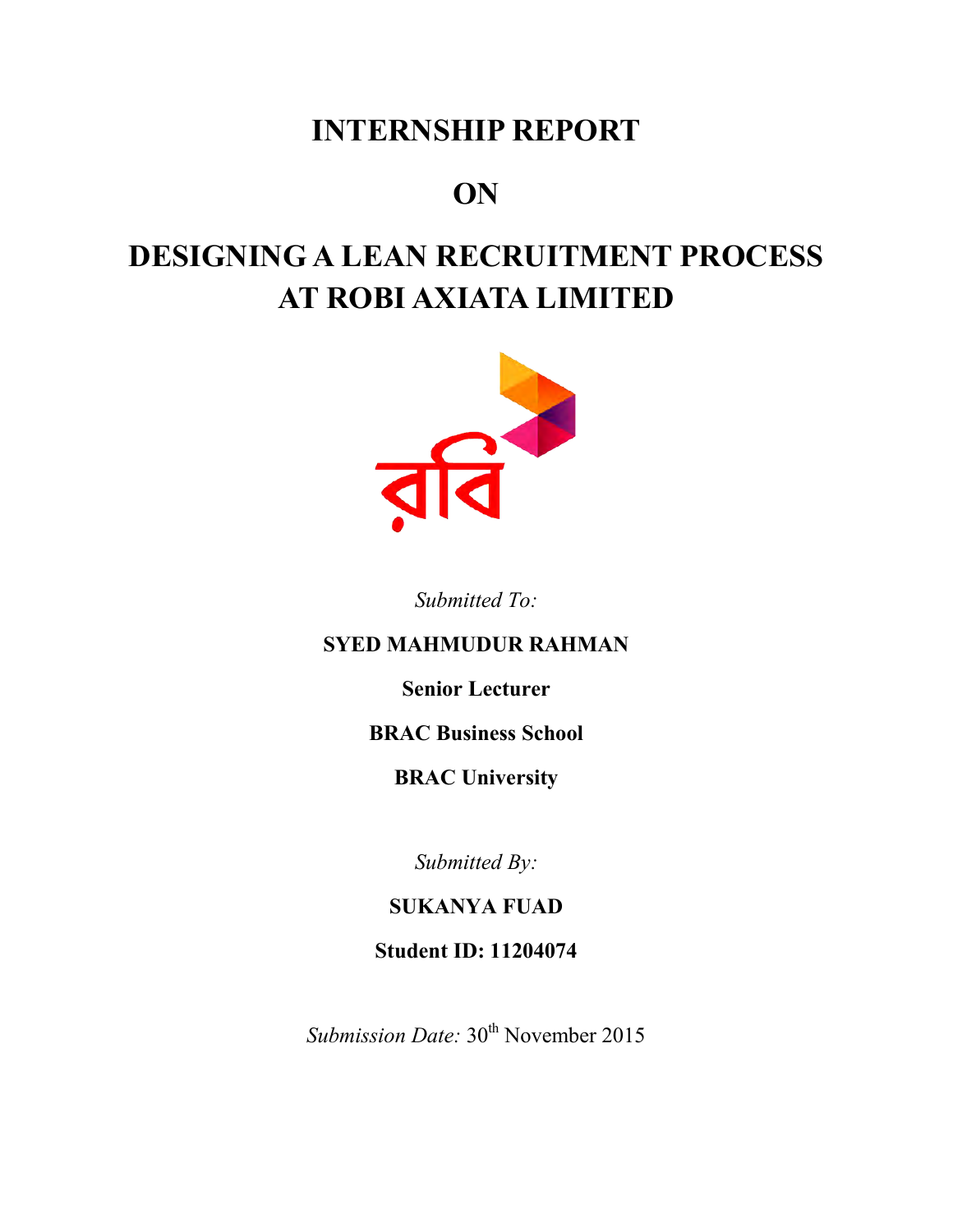#### **Letter of Transmittal**

30th November 2015

Syed Mahmudur Rahman

Senior Lecturer

BRAC Business School, BRAC University

66 Mohakhali, Dhaka 1212

Subject: Submission of Internship Report on Designing a Lean Recruitment Process at Robi Axiata Limited

Dear Sir,

I am pleased to inform you about the completion of my internship report on  $n$ . Designing a Lean Recruitment Process at Robi Axiata Limited" under Rawnak Afroze, Specialist, Resourcing, People & Corporate division. This report focuses on my 12-week work experience which has been nothing short of a memorable journey at one of the reputed companies of Bangladesh. Moreover, this internship program provided me with the opportunity to get exposure into the recruitment process of different job positions as well as several other aspects of the corporate world. On an ending note, your kindness and earnest supervision throughout the semester is what kept me going and I am truly grateful for that.

Sincerely,

Sukanya Fuad

11204074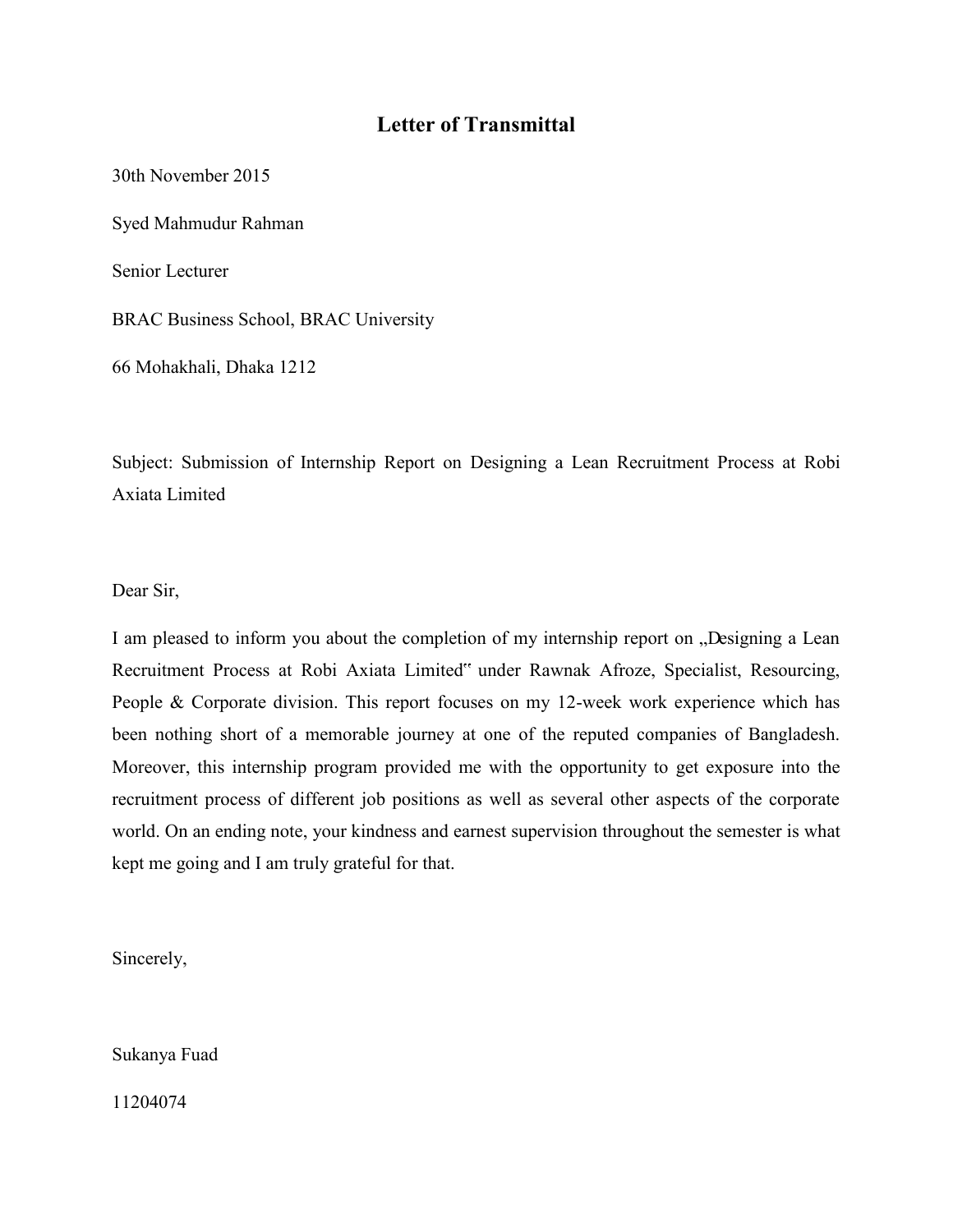#### **Acknowledgement**

First off, I would like to thank the Almighty for blessing me with the strength and enthusiasm needed to complete this report as well as my internship program.

Next, I express my sincere gratitude to my respected faculty supervisor, Mr. Syed Mahmudur Rahman, for his constant supervision, support and time during the 12-week work experience alongside the preparation of this report.

It has been a true honor working with such talented and enthusiastic individuals that their names certainly cannot go amiss. My humble appreciation goes to Ms. Rawnak Afroze, Specialist, Resourcing, People & Corporate division of Robi Axiata Limited for her immense cooperation and optimism as my "line-manager". Additionally, I express my heartfelt respect and admiration to the entire Resourcing unit comprising of Serene Hasan, Rifat Ferdous, Khandakar Raihan Sayeed and last but definitely not the least, Sharmin Sultan, for their constructive opinions, inspiration and giving me the opportunity to gain enriched learning through practical work regarding the respective unit and the division as a whole. Furthermore, this report would remain incomplete if I fail to mention the warm welcome and the amazing working environment I was bestowed with, at Robi Axiata Limited, by all other employees that kept me going till the very end.

And finally, I thank my respected faculty lecturers of BRAC Business School for sharing their wisdom and understanding, throughout the entire length of my Bachelor of Business Administration program at BRAC University.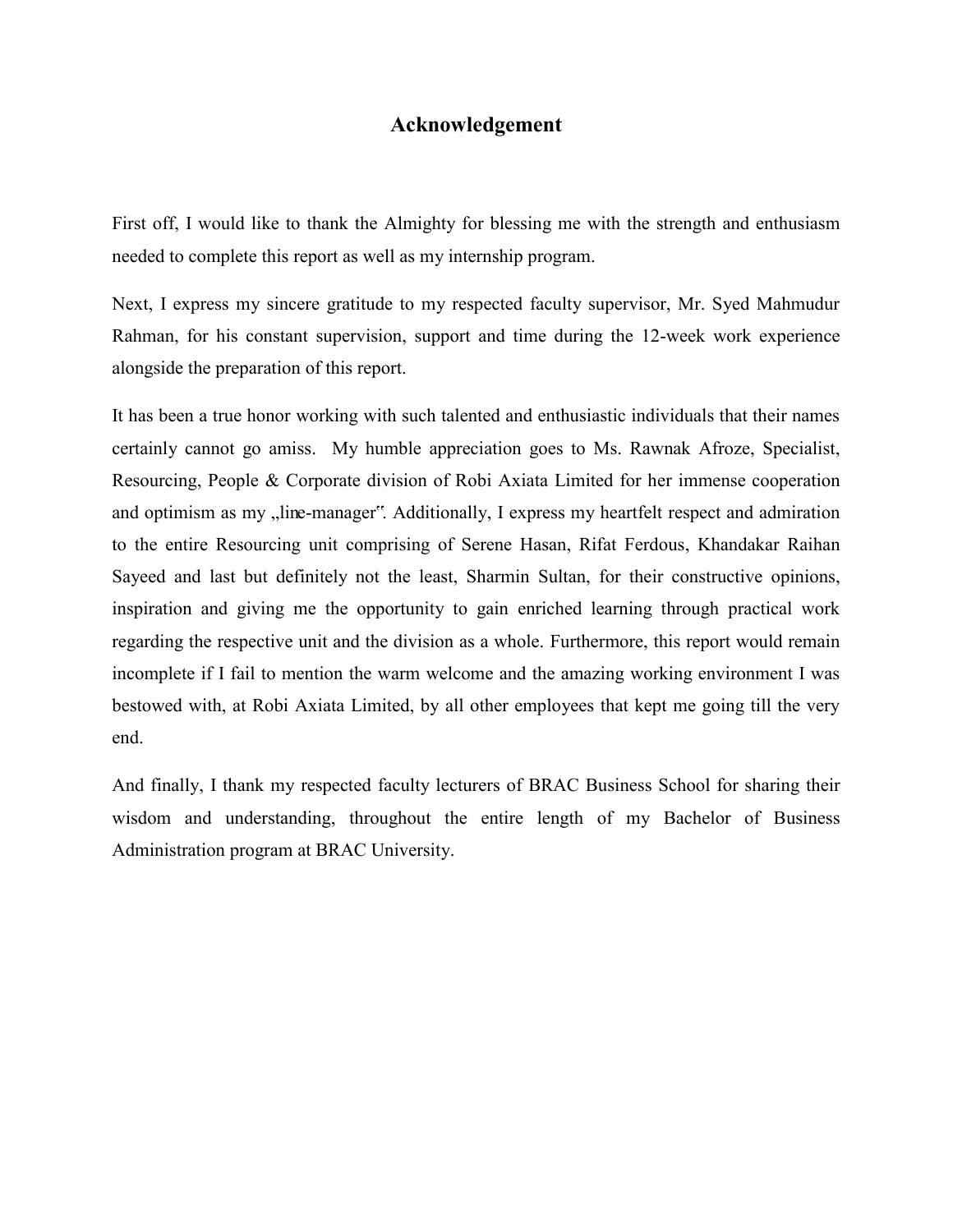| 4.1.1 |                    |    |
|-------|--------------------|----|
| 4.1.2 |                    |    |
| 4.1.3 |                    |    |
| 4.1.4 | Lack of Guidelines | 17 |
|       |                    |    |
| 4.2.1 |                    |    |
| 4.2.2 |                    |    |
| 4.2.3 |                    |    |
| 4.2.4 |                    |    |
|       |                    |    |
|       |                    |    |
|       |                    |    |

### **Table of Contents**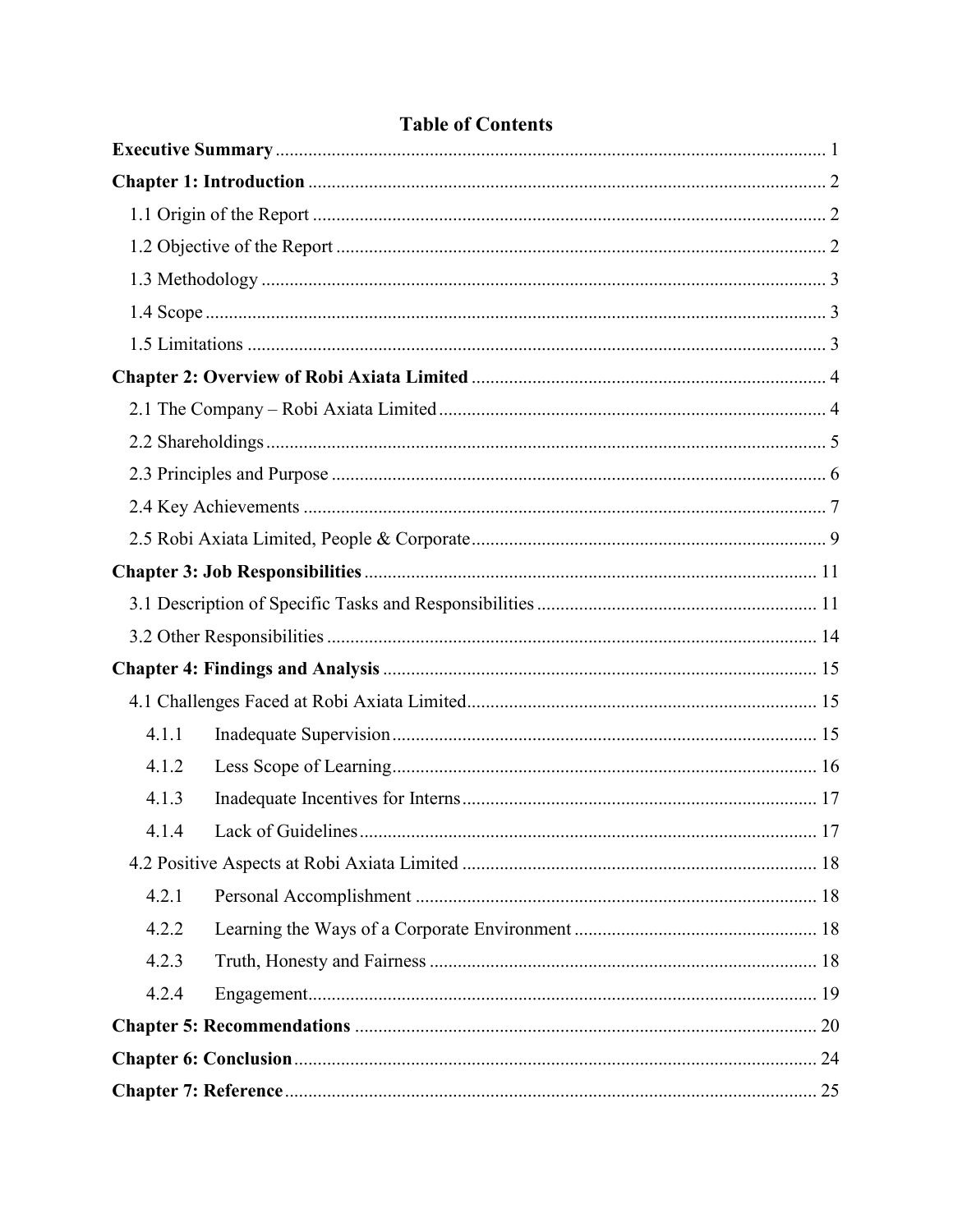

### <span id="page-4-0"></span>**Executive Summary**

This report on "Designing a Lean Recruitment Process at Robi Axiata Limited" opens up with an overall introduction on how this topic came to be and why it was chosen for the internship program including the sources of data collection and constraints faced during the 12-week work experience. The second chapter talks about the company overview of Robi Axiata Limited, its guiding principles that make it an outstanding company to work for and some noteworthy achievements as well as a basic introduction on People & Corporate - the division I was assigned to for my internship. Afterwards, chapter three breaks down all the job responsibilities in several short segments for better understanding - including detailed descriptions of the tasks allotted for me as the intern of the Resourcing unit - making it easier to relate to when chapter four brings in the full analysis on the challenges and positive aspects of working in a big corporate. In terms with the previous section, this report similarly provides authentic recommendations based on the knowledge and understanding I have gathered during my Business Administration degree that are also supported by noteworthy individuals throughout history. Lastly, chapter six concludes the report on an encouraging note, highlighting the scope for perfection.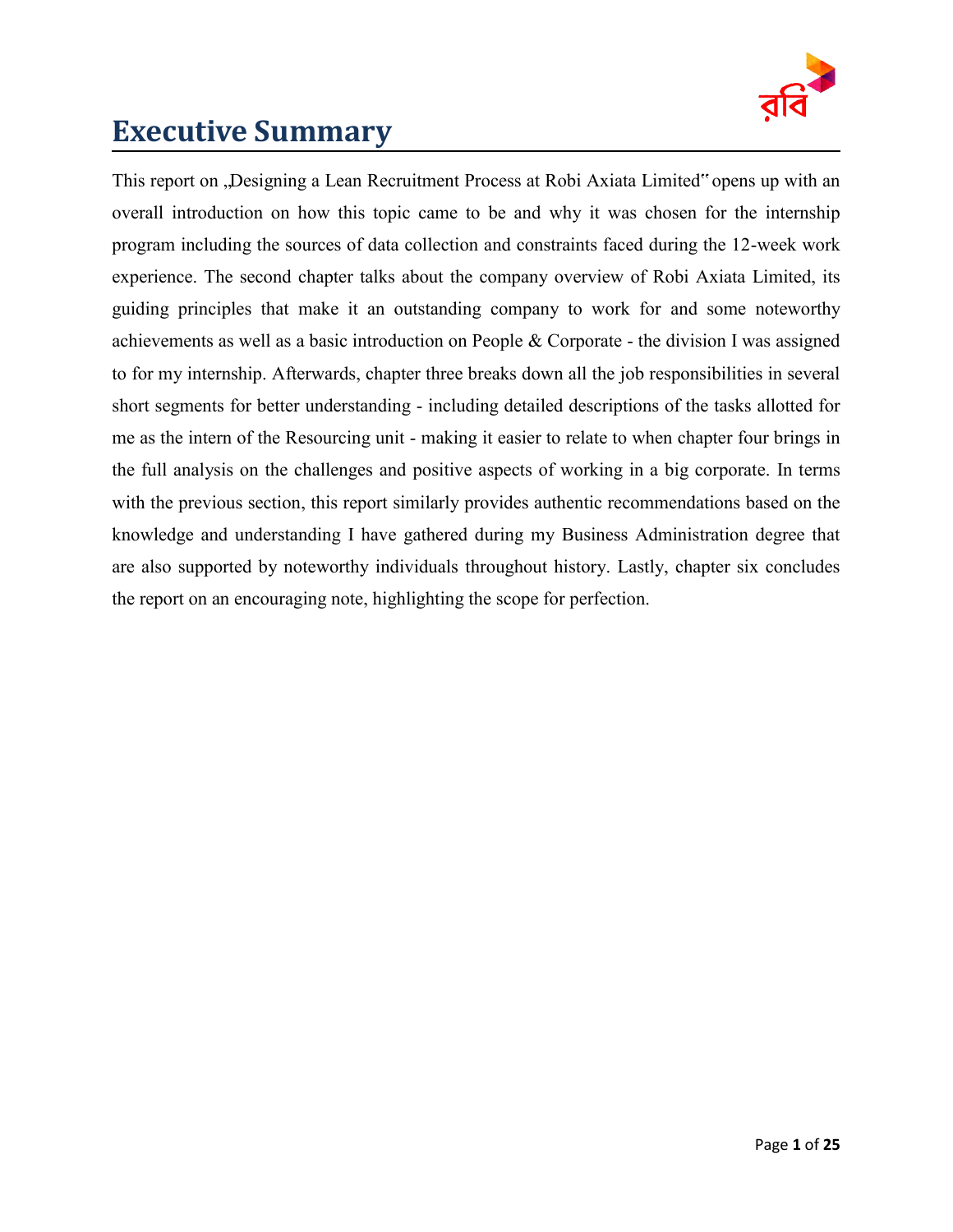

# <span id="page-5-0"></span>**Chapter 1: Introduction**

#### <span id="page-5-1"></span>**1.1 Origin of the Report**

This study has been conducted partially for the purpose of designing and analyzing a lean recruitment process at Robi Axiata Limited. Additionally, it also contributes to the completion of the internship program, a requirement for attaining the Bachelor of Business Administration degree under BRAC Business School of BRAC University. Students are assigned to respective companies relative to their major or minor in order to allow them to gain a professional job experience for 12 weeks. Henceforth, these students are termed as interns and are given the opportunity to learn and contribute to the company by performing certain tasks and responsibilities. I was placed under the internship program of the Resourcing unit of People & Corporate division at Robi Axiata Limited where I assisted in all sorts of HR events and coordinated the internship activities.

#### <span id="page-5-2"></span>**1.2 Objective of the Report**

The objectives of this report are stated below:

- 1) To have basic understanding about the functions of an HR division of a reputed telecom company
- 2) To learn how recruitment is planned, conducted and executed in full-depth
- 3) To provide explanations of findings and analysis regarding the recruitment process, alongside relevant recommendations
- 4) To related theoretical knowledge with practical/actual work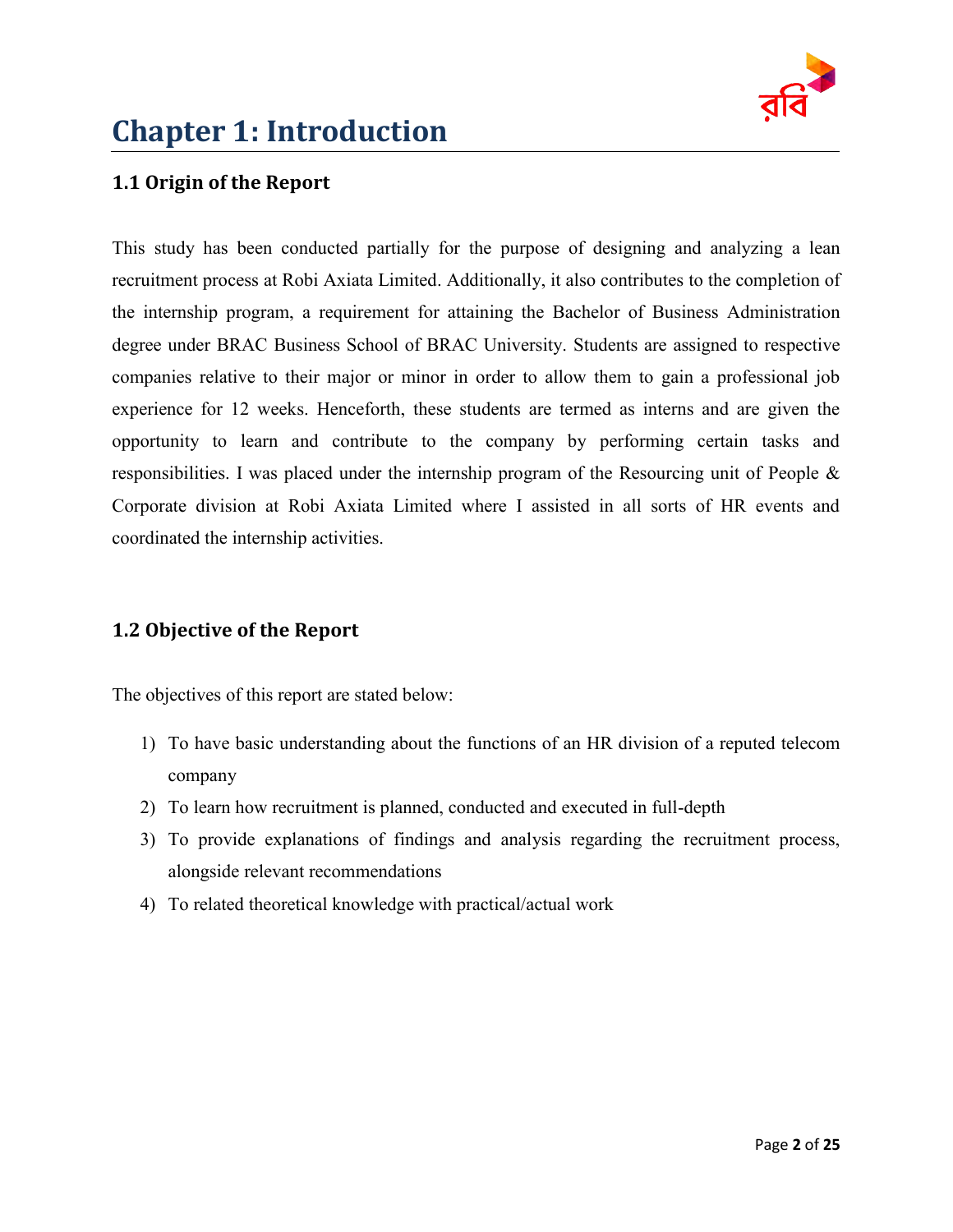

#### <span id="page-6-0"></span>**1.3 Methodology**

Relevant data for preparing this report has been obtained through two sources.

#### *Primary Source:*

- Interviews or face-to-face conversations
- Observations and findings at work

#### *Secondary Source:*

- Company and other relevant websites
- Handbook and online articles

#### <span id="page-6-1"></span>**1.4 Scope**

Recruitment is a crucial part of an HR department or division since the rightly employed personnel could break or make a company. Learning to identify the traits and behaviors even before a candidate is hired is what this unit strives to comprehend. Moreover, this report gives a glimpse into the recruiting process conducted by one of the leading companies in our country. Therefore, it can provide insights and recommendations for designing a lean process flow in terms of work.

#### <span id="page-6-2"></span>**1.5 Limitations**

Despite having received adequate cooperation from my immediate supervisor and other seniors, I was still unable to gather much information regarding the recruitment process and other internal procedures due to company confidentiality clause. This report would have appealed more to the audience had it contained screenshots of the tasks I undertook during my internship. In addition to that, I would like to point out that it becomes difficult to put up a noteworthy report at the end of an undergraduate degree because as an intern, I was not entrusted with any significant task.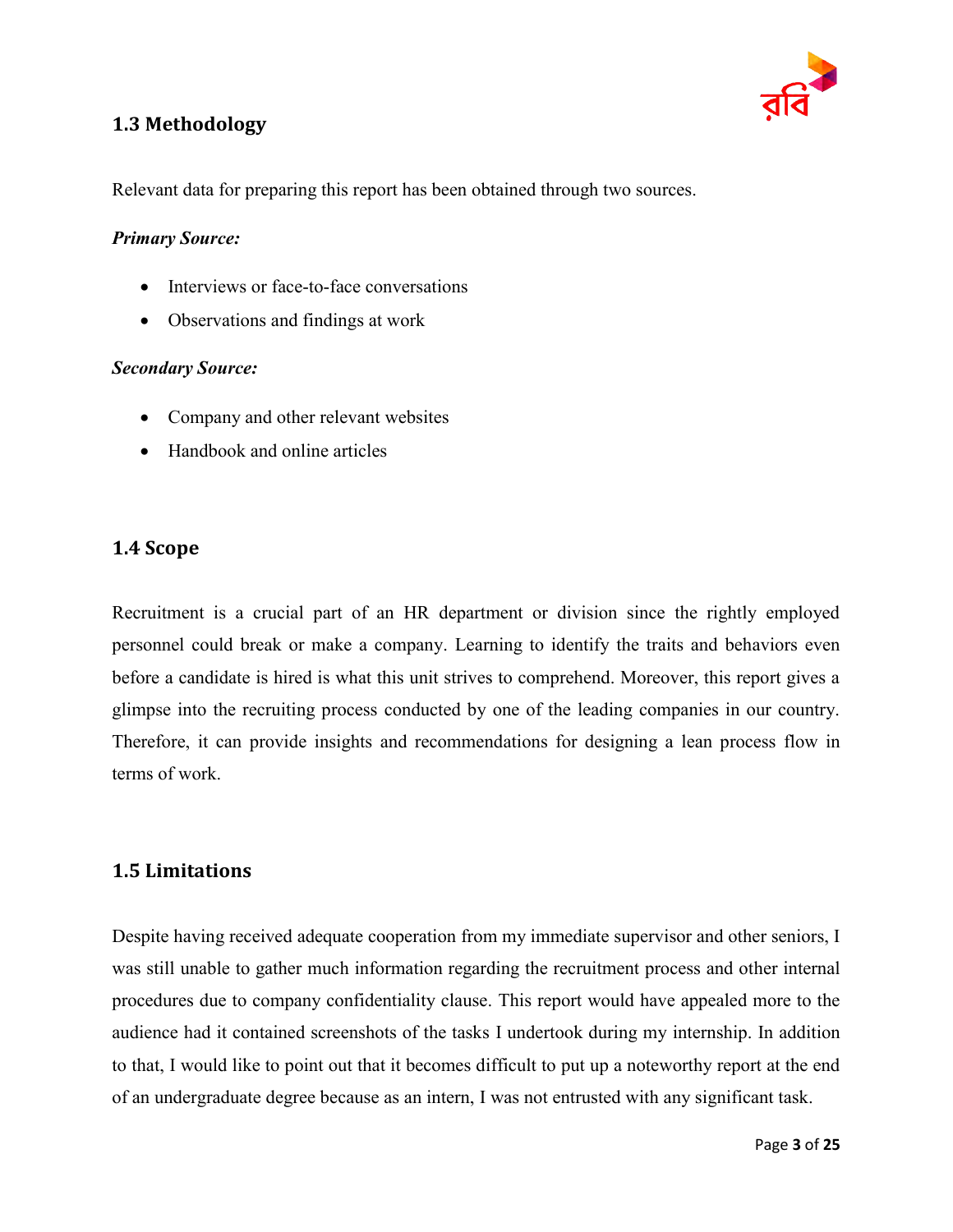

# <span id="page-7-0"></span>**Chapter 2: Overview of Robi Axiata Limited**

#### <span id="page-7-1"></span>**2.1 The Company – Robi Axiata Limited**

Robi Axiata Limited is recognized as one of the distinguished mobile telecommunications operators in Bangladesh - a joint venture company concerning Axiata Group Berhad of Malaysia and NTT DOCOMO Inc. of Japan. In 1997, Robi launched its operation as Telekom Malaysia International (Bangladesh) and branded themselves as "Aktel". However, the company rebranded themselves to "Robi" in 2010 and Robi Axiata Limited was born. More than 24 million people throughout Bangladesh are being empowered by Robi by means of its strong and seamless network connectivity. Termed as the most dynamic and rapidly-growing telecommunications operator in Bangladesh", it is increasingly meeting customer needs by developing the number of services ranging from voice quality and high speed Internet services to customized telecommunications solutions, etc.

According to their website, Robi gathers the international proficiency from Axiata and NTT DOCOMO Inc. Services support 2G and 3.5G voice, CAMEL Phase II & III and 3.5G Data/GPRS/EDGE service using high speed internet connectivity. Its GSM service is centered on a strong network structure and advanced technology. Robi connects 600 operators through more than 200 countries, creating the widest International Roaming coverage in Bangladesh. Value added services (VAS), quality customer care, digital network security and flexible tariffs are some of the customer centric solutions operated by Robi.

Till 2012, Axiata Group and its predecessor Telekom Malaysia together have invested approximately BDT 11,000 crore as equity ever since it started its journey in 1996. In addition to that, the company has subsidized nearly BDT 10,000 crore to the Bangladesh Exchequer simultaneously.

Robi is devoted to its customers in terms of providing the best data and voice quality, thereby continuing to ensure the best experience through advanced technology and pioneering products and services with almost 100% population coverage.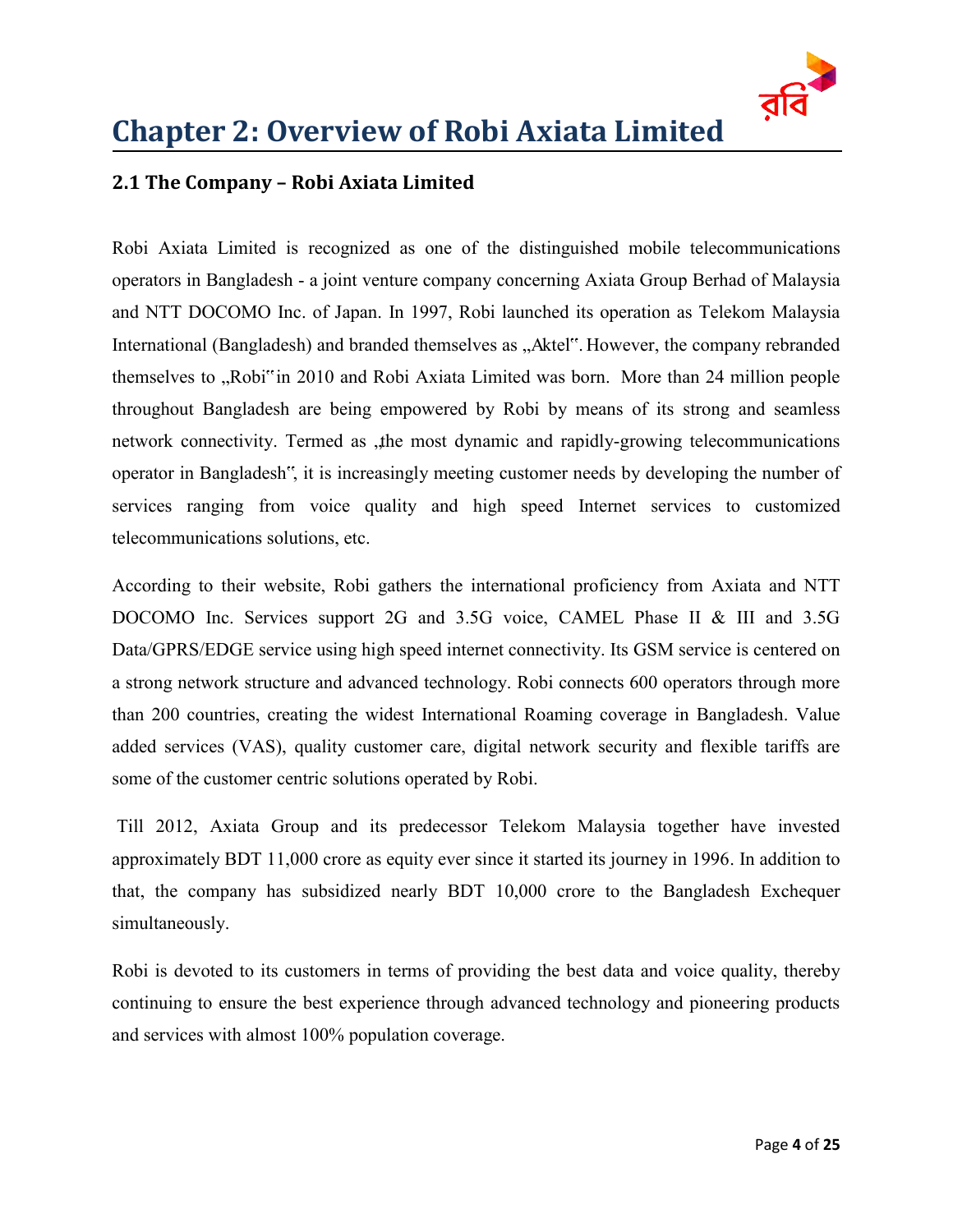

#### <span id="page-8-0"></span>**2.2 Shareholdings**

Axiata Group Berhad and NTT DOCOMO INC. respectively own 91.59% and 8.41% of the joint venture company - Robi Axiata Limited.

Axiata is known as an emerging Asian telecommunications leader with its major influence in Malaysia, Indonesia, Sri Lanka, Bangladesh and Cambodia according to the official website of Robi. Listed on Malaysia"s stock exchange (Bursa Malaysia), the Malaysian grown holding company has 120 million mobile subscribers in Asia including its subsidiaries and associates with strategic operations in mobile and non-mobile telecommunications investments in India, Singapore, Iran, Pakistan and Thailand.



*Fig. Logo of Axiata Group* 

Serving over 56 million customers, NTT DOCOMO INC has become the world's leading mobile communications company and is acknowledged as Japan"s largest mobile communications company by launching world"s first 3G mobile services in 2001. The world"s most popular email/Internet service used by 48 million people called i-mode™ is offered by DOCOMO alongside other varieties of cutting-edge mobile multimedia services. Moreover, DOCOMO mobile phones comprising of functions such as credit-card and e-wallet have become highly resourceful tools when it comes to daily life use.



*Fig. Logo of NTT DOCOMO*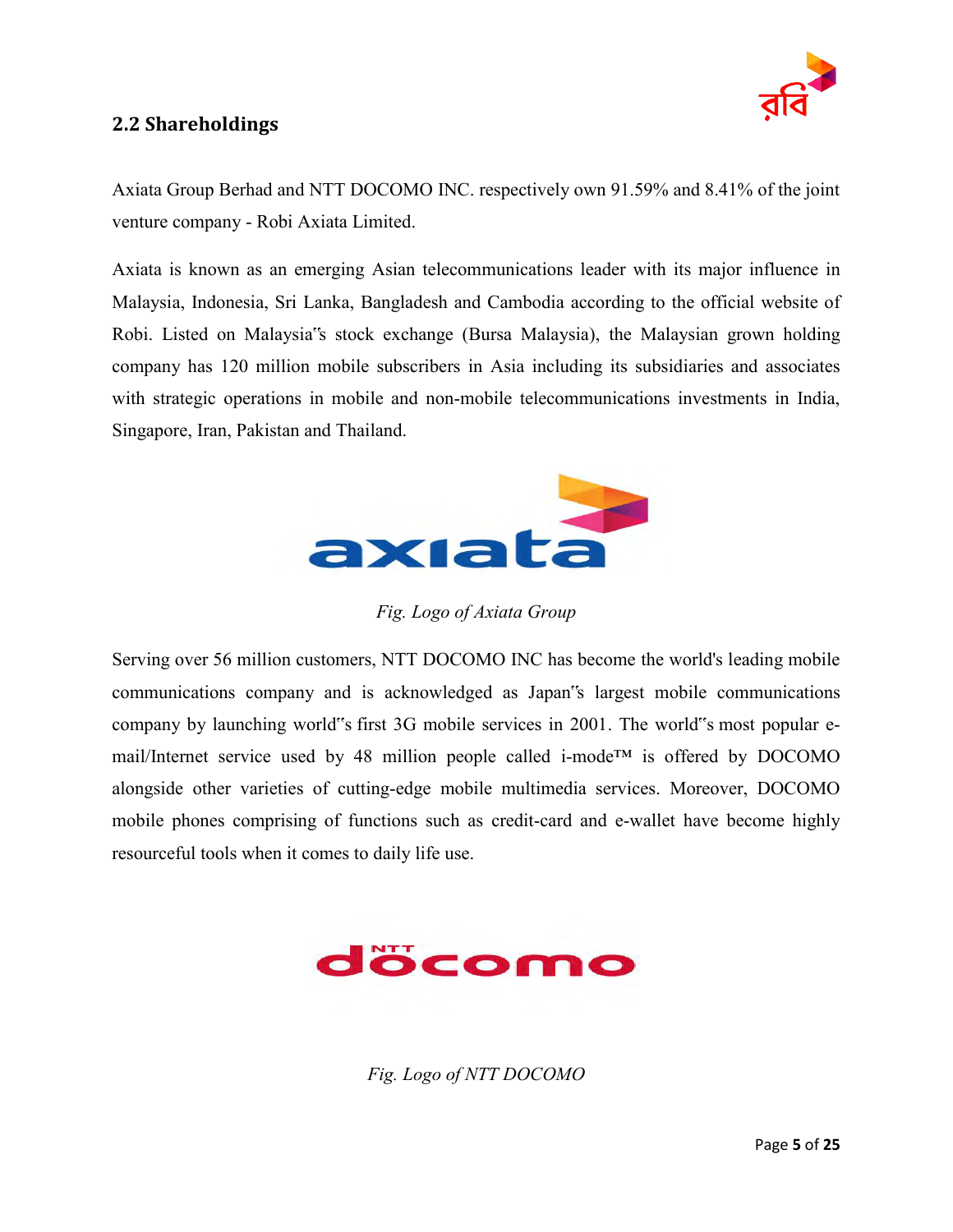

#### <span id="page-9-0"></span>**2.3 Principles and Purpose**

A company cannot simply generate revenue by any means necessary. It needs to be based on some values or principles that it believes in and is committed to. Robi follows three guiding principles and they are stated below:





#### *Uncompromising Integrity*

Robi is committed to be legally, ethically and morally correct, whilst ensuring fairness and honesty in its actions. It encourages open dialogue through listening and seeking understanding and is passionate in regards to pursuing its beliefs. Treating others with dignity all the while, valuing and benefitting from diversity is what it relies on. It remains accountable for its actions and behaviors following its employees, customers, shareholders and the operating communities. It chooses to be courageous through sharing its work and learning and refining itself from the error in its ways even as, observing and maintaining its Code of Conduct.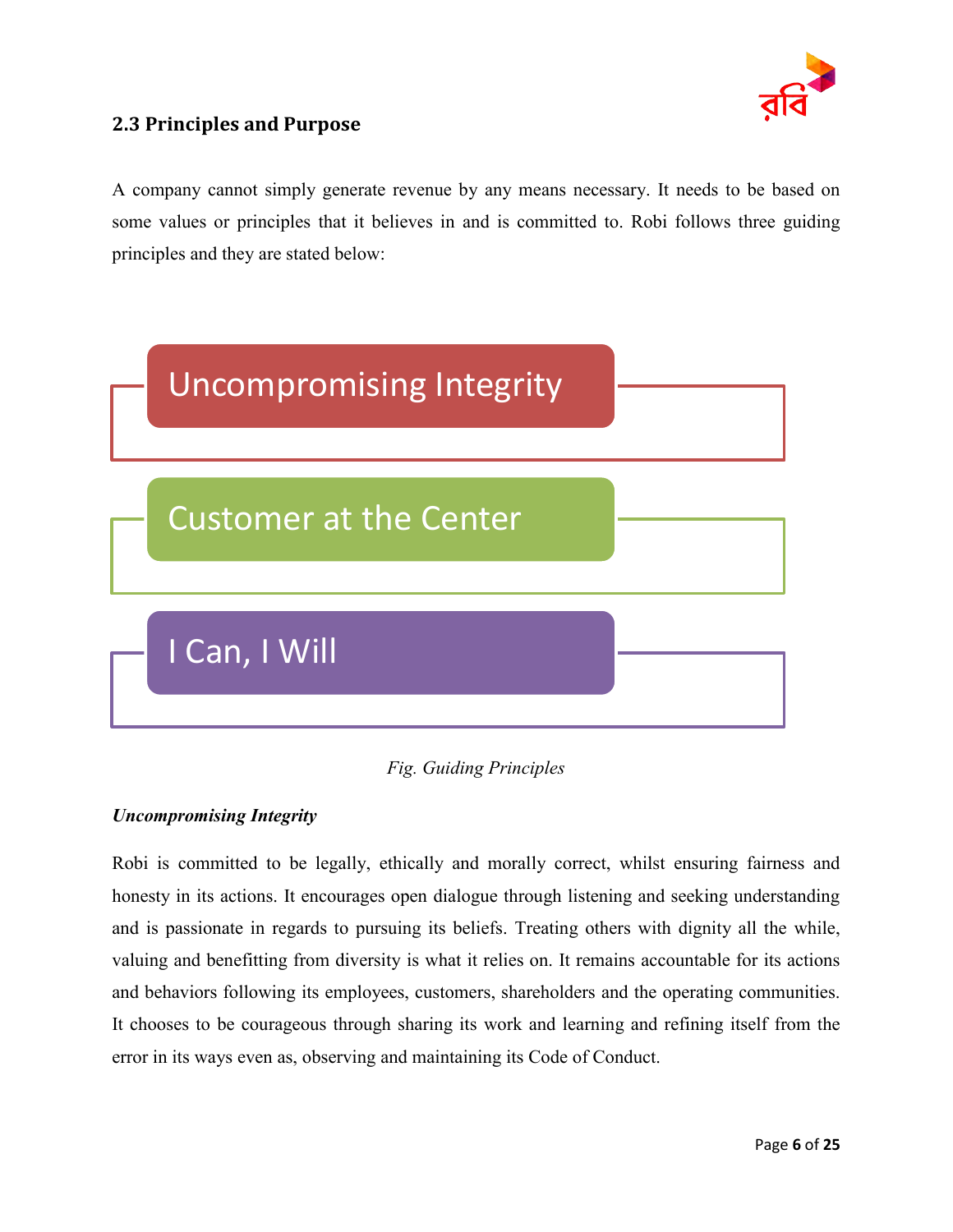

#### *Customer at the Centre*

Robi is devoted to ensure value, quality and satisfaction by being a customer centric company, thereby, relentlessly emphasizing on building optimistic experiences at every wake, sale and post-sale. It believes that its simplistic ways will help customers to learn and provide support whenever needed while it will continue to pursue innovative solutions without getting distracted to provide value for them. Furthermore, it exceeds its competitors by engaging more with its customers to know and care for their demands.

#### *I Can, I Will*

Robi ensures that its efforts yield desired outcomes by seizing and implementing the right opportunities on time. It strives towards excellence by going beyond its scope and taking the right measures in terms of ensuring delivery of results without waiting to delegate responsibilities. In addition to going an extra mile to bring success, Robi also emphasizes on having the courage to say and do what it takes to ensure exactly that.

#### <span id="page-10-0"></span>**2.4 Key Achievements**

### *At the 22nd World HRD Congress in 2014, the 5th Best Employer of the Year went to Robi Axiata Limited*

From excellence to greatness, Robi reaches yet another landmark in its expedition according to the "Key Achievements" section in Robi Axiata Limited"s website. In 2014, it was presented with the 5th Best Employer of the Year award at the 22nd World HRD Congress. Moreover, achieving awards in the categories of Talent Management, Best HR strategy in line with Business, and Global HR Strategy further strengthened its belief in heading towards the right direction.

The World HRD Congress encompasses of reputed HR professionals from across 100 nations around the globe. According to the World HRD Congress Advisory Council, this award has been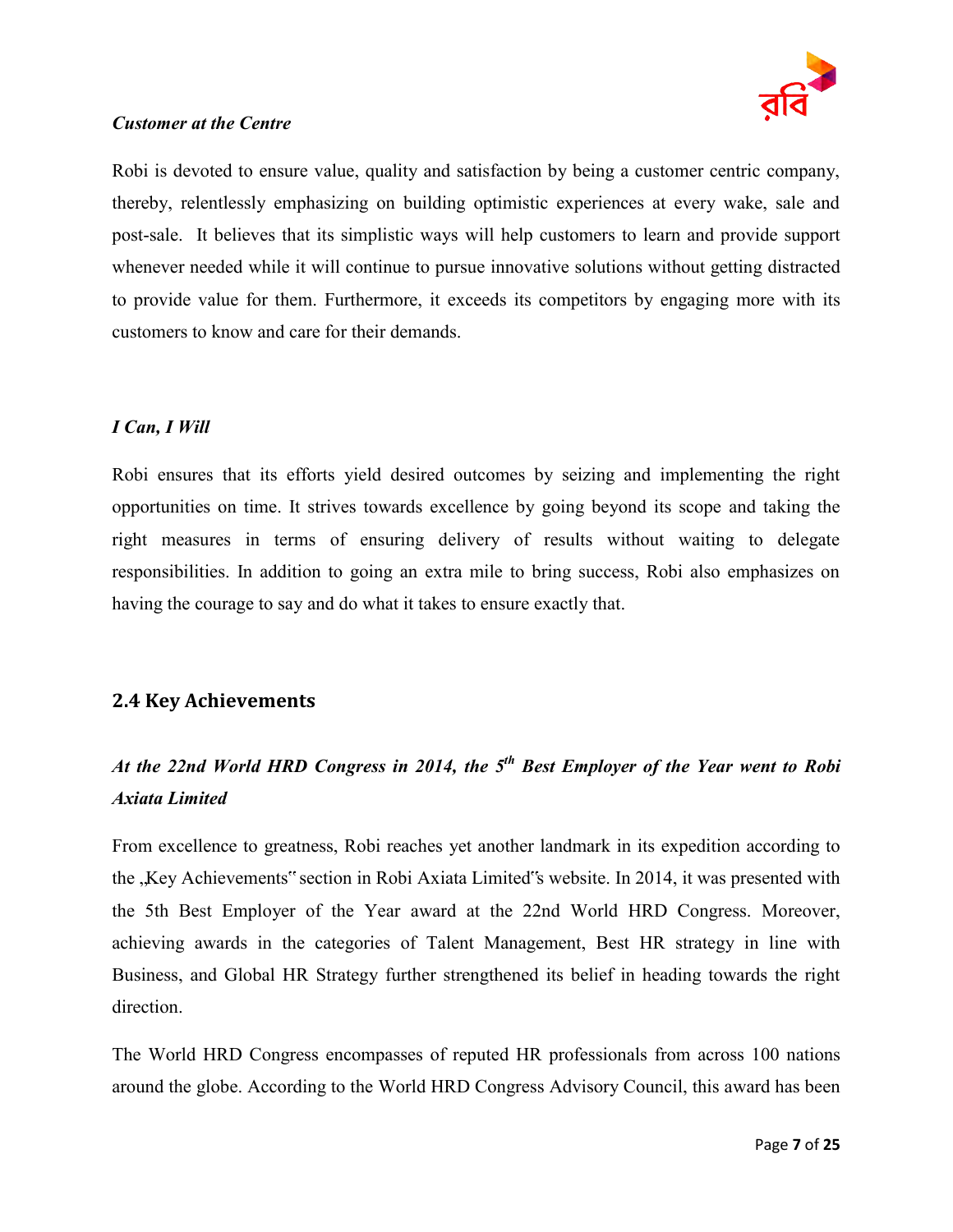

dubbed as one of the most sought-after HRD Congress events and contended for by

corporations around the world. Successful implementation of so many HR initiatives at Robi Axiata Limited is what impressed the Jury board. The assessment procedure of the award involves a preliminary screening by an Academic Council after which, a Professional Council reviews the screening further.

Robi<sup>\*\*</sup>s objective was to set down a , performance driven culture extending reinforced by its guiding principles as mentioned above and its success lay in the holistic approach of setting down people practices, addressing affected performance of all enablers in terms of organization structure, Resourcing, Performance Management or Learning and Development. It established an HR strategy addressing all the aforementioned units as well as Integrity and Ethics and Employee Engagement.

Robi marched along with an average of 20% revenue growth since its transformation in 2010, regaining the No. 2 position in terms of revenue generation and has been branded as one of the top three employers of choice in the country". At the 10th Frost & Sullivan Asia Pacific ICT Awards, it also acquired , the Emerging Market Service Provider of the Year Award".

Robi believes that its success cannot be defined by a mere chance but rather by choice and through carefully crafted strategies to support and surpass the necessities of the shifting industry, it has anticipated, transformed and implemented its people strategy using demanding processes and practices.

Robi aims to take itself one step further from excellence to greatness concerning company performance and industry parameters and rather than be limited to the No. 2 position, it wants to exceed all performance strictures to gain the leading telecom operator in the country holding a strong local heritage. It has placed itself among the Global High Performing Companies in terms of exceptional performance and uncompromising integrity, while remaining true to its corporate brand value, that is, it strives to ignite the power within its people.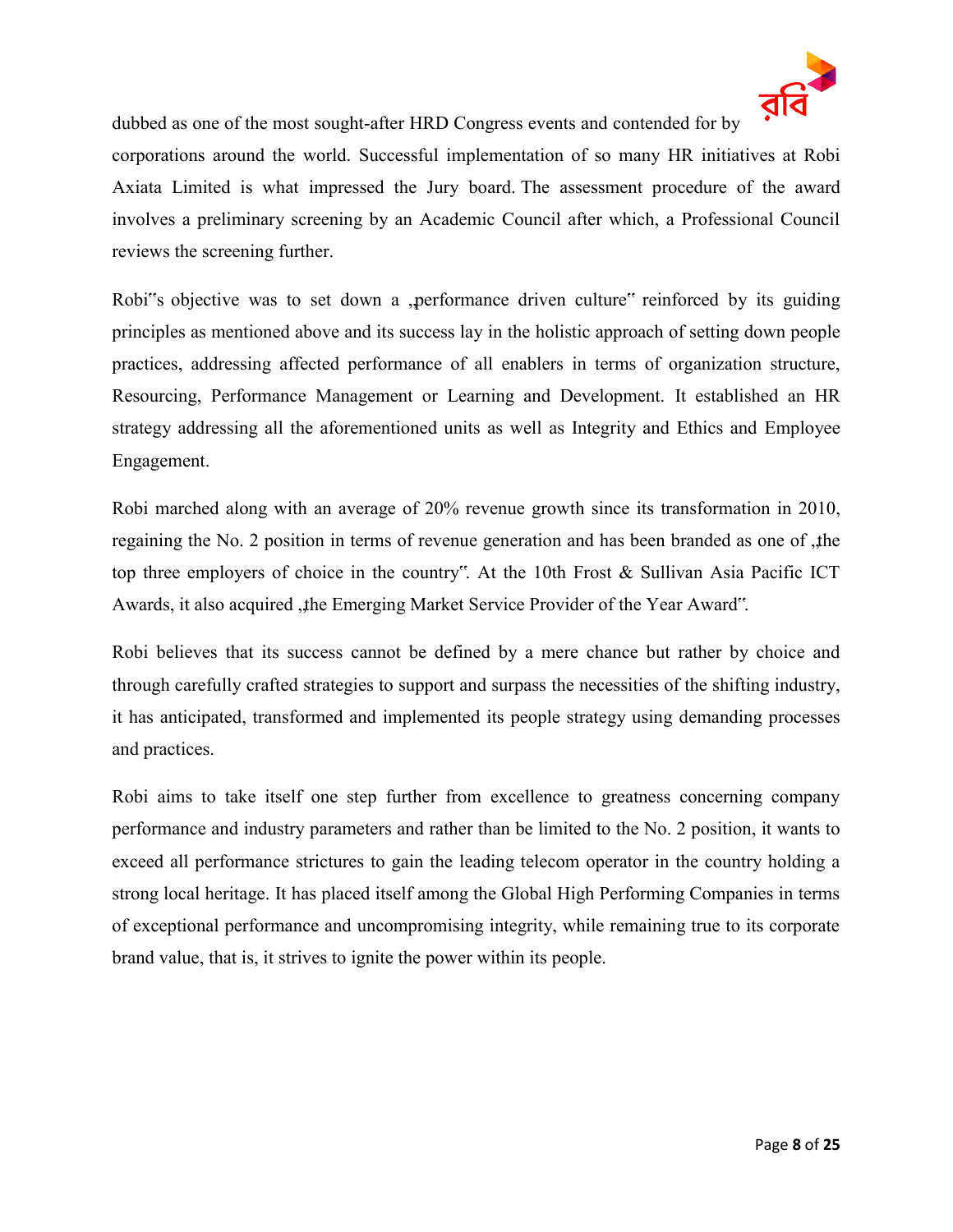

#### <span id="page-12-0"></span>**2.5 Robi Axiata Limited, People & Corporate**

Robi Axiata Limited comprises of many divisions among which People & Corporate is one of the significant ones encompassing nine smaller departments or units, led by a Vice President. Each unit consists of specialists, managers, and a general manager under the Vice President, all working side by side on an open floor for better communication among employees. People & Corporate, individually, is dedicated to understand and ensure the effectiveness of how the company can work more proficiently with the assistance of its human assets. Determining the right strategies and practices in regards to the company"s culture and performance while observing its employee relationship across various units are some of the other functions that  $P \&$ C" deals with. The core units of this division are as follows:

- **1)** *Talent & Development* This unit trains individuals working at Robi, providing various day long sessions on issues such as trust and ethics, software and its applications at work place, presentation skills, transforming daily life habits, etc. It also grooms talented employees and recognizes them as company assets and leaders suitable for value addition.
- **2)** *Resourcing* The Resourcing unit works hard to recruit the most suitable candidate for the right job position. This unit is in charge of all kinds of recruitment, starting from interns to General Managers of a particular department. They also uphold professional relationships with several institutions and career centers in order to widen their applicant pool for efficient recruitment.
- **3)** *Compensation & Rewards* Compensation & Rewards deal with preparing a fair salary and benefits structure, increment based on performance management and hard work, market mapping, etc. This unit works hard to ensure that all documentation on employees are recorded and archived properly for reference.
- **4)** *Engagement & Culture* This department of the People & Corporate division is the most dynamic one out of all. It works towards employee engagement, motivational events, world reputed consultancies and engages in surveys. Engagement & Culture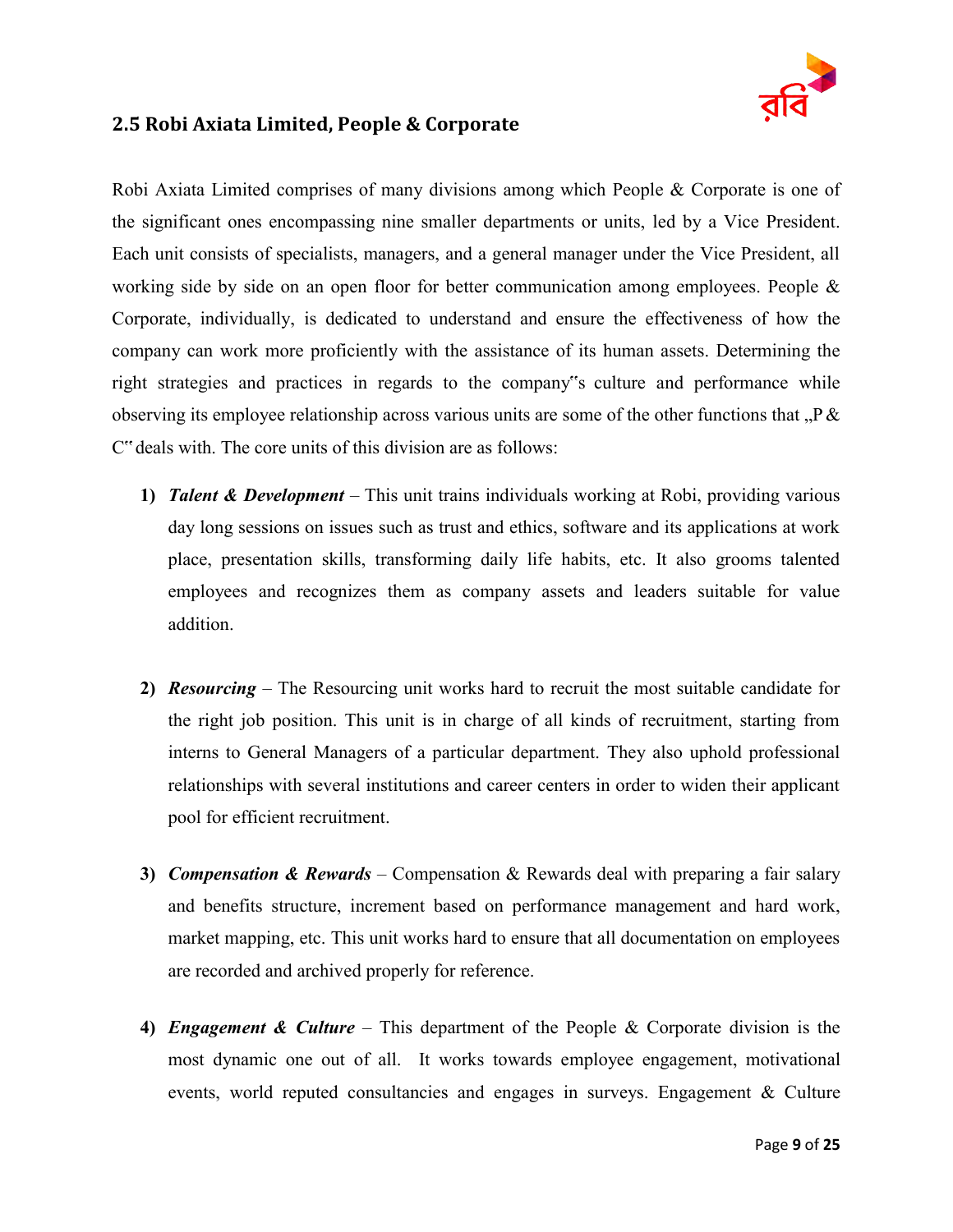

upholds exactly what the title suggests, promotes a culture that ensures a lively and safe working environment for all employees concerned.

**5)** *HR Business Partnering* – HR Business Partnering department looks over any issue regarding concerned divisions and deals with operations that follow the recruitment process, working as a bridge between HR and the concerned division. It comprises of Market Operations, Technology, Finance, Enterprise Project Management Office, Digital Services, Internal Audit, People and Corporate.

Besides these five core units, there are four other additional ones including Facilities and Services, Communication and Corporate Responsibility, Corporate Affairs, and Company Secretary and Regulatory Affairs. Moreover, the Chief Corporate and People Officer"s headquarters ensures coordination and tracking of all sorts of activities taking place in the respective division.



*Fig. Departments/units under People & Corporate division*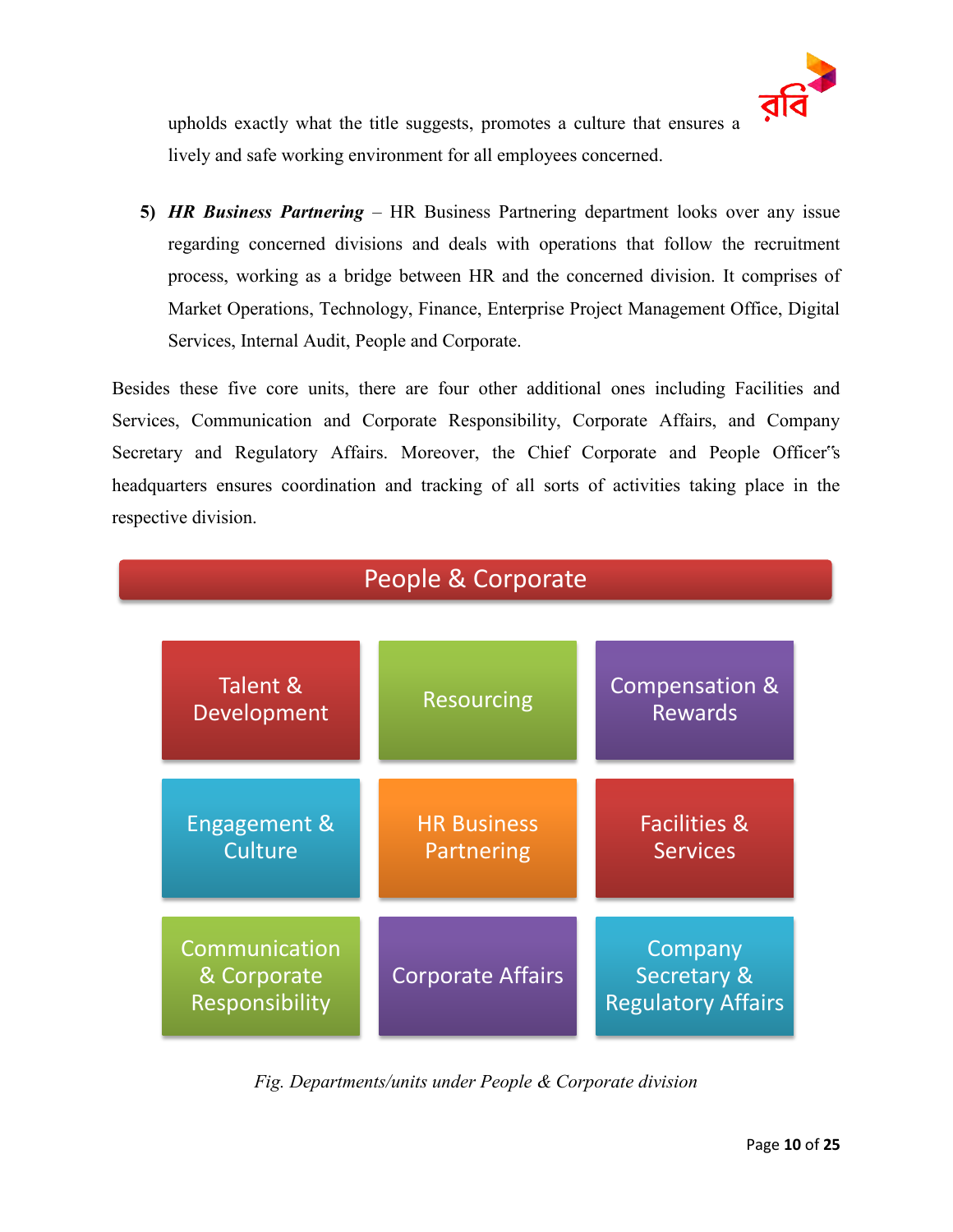

# <span id="page-14-0"></span>**Chapter 3: Job Responsibilities**

#### <span id="page-14-1"></span>**3.1 Description of Specific Tasks and Responsibilities**

As the intern of Resourcing unit of People & Corporate, I was instructed to perform some specific duties that required attention to details and basic HR knowledge.

 *Assisting in Preparing Appointment Letters and Experience Letters for Interns* **–** The Resourcing unit prepares all sorts of documents for all new entrants. Each respective unit in the other divisions informs the Specialist in-charge of the internship program at Robi Axiata Limited when and if they require interns. After shortlisting CVs and taking interviews, candidates are selected for their respective posts. The next task requires preparing appointment letters to be sent to the individual institutions. These letters contain details such as the time period of the internship, the project he/she has been assigned to under which unit of a division, the supervisor in-charge of the intern, remuneration and other guidelines, etc. Afterwards, these letters have to be signed by the Vice President of the Resourcing unit, scanned and sent to the career centers of the corresponding universities. Similarly, when the interns complete their internship, they are entitled to receive an experience letter for the time spent working on a project. The experience letters state the project worked on and a vote of appreciation for their service. My task was to assist in preparing these letters, getting them signed and scanned to be sent to my line-manager who would then send them to the universities in case of appointment letters and as for the experience letters, I was trusted with the responsibility of passing them on to the respective interns.



*Fig. Intern Recruitment Process*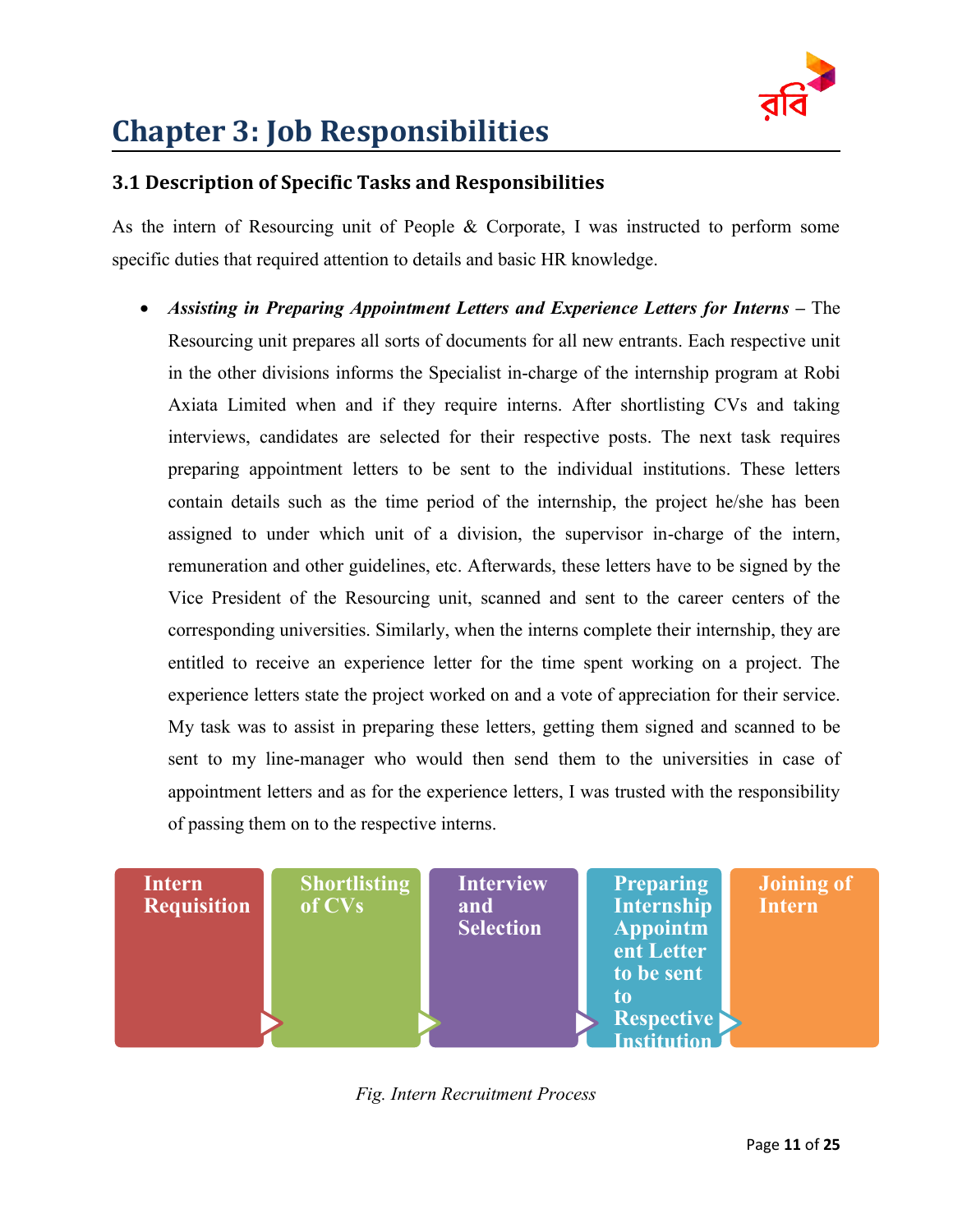

- *Joining of Interns* Joining of interns involve greeting them on their first day, handing over some documents that they are required to sign and submit or keep and finally taking them to their respective floors to be introduced to their in-charge.
- *Keeping Track of Attendance, Internship Issues, Documents and Acting as the Intermediary* **–** As the intern of Resourcing unit, I was entrusted with the responsibility of keeping records of all kinds of intern issues such as their extension period or if they had to take leave due to illness, etc. Interns are required to sign and submit some confidential documents to the intern in the Resourcing unit when starting out. Moreover, acting as the intermediary between interns and the Resourcing unit in terms of communication and solving issues was one of my other tasks.
- *Updating Intern Database* A database is kept on all the interns who have worked at Robi Axiata Limited which includes details of their educational background, the project they worked on, an account of their contact details, etc. Whenever a new intern has been appointed, this database has to be updated with his/her particulars and referred to in case complications arose.
- *Assisting in Preparing and Disbursing Intern Salary* **–** At the end of each month, all interns are informed to submit their attendance sheet, which had been passed on to them on their first day, by the Resourcing unit of People and Corporate division. These attendance sheets contain the number of days an intern has worked in the given month and any absences with remarks alongside the consent of their supervisor. Salary is calculated according to the number of days remained present at work. It is then sent to the Finance division to go through the general formalities after which, the amount is withdrawn and assorted accordingly in envelopes for the interns to collect on a given date and time.
- *Preparing Database for Shortlisted Candidates* **–** Apart from looking after internship duties, I also assisted in the recruitment process of other positions such as Territory Executives, Territory Managers, Specialists, etc. The CVs were shortlisted by specialists and managers of the Resourcing unit, after which, they were sent to me for extraction of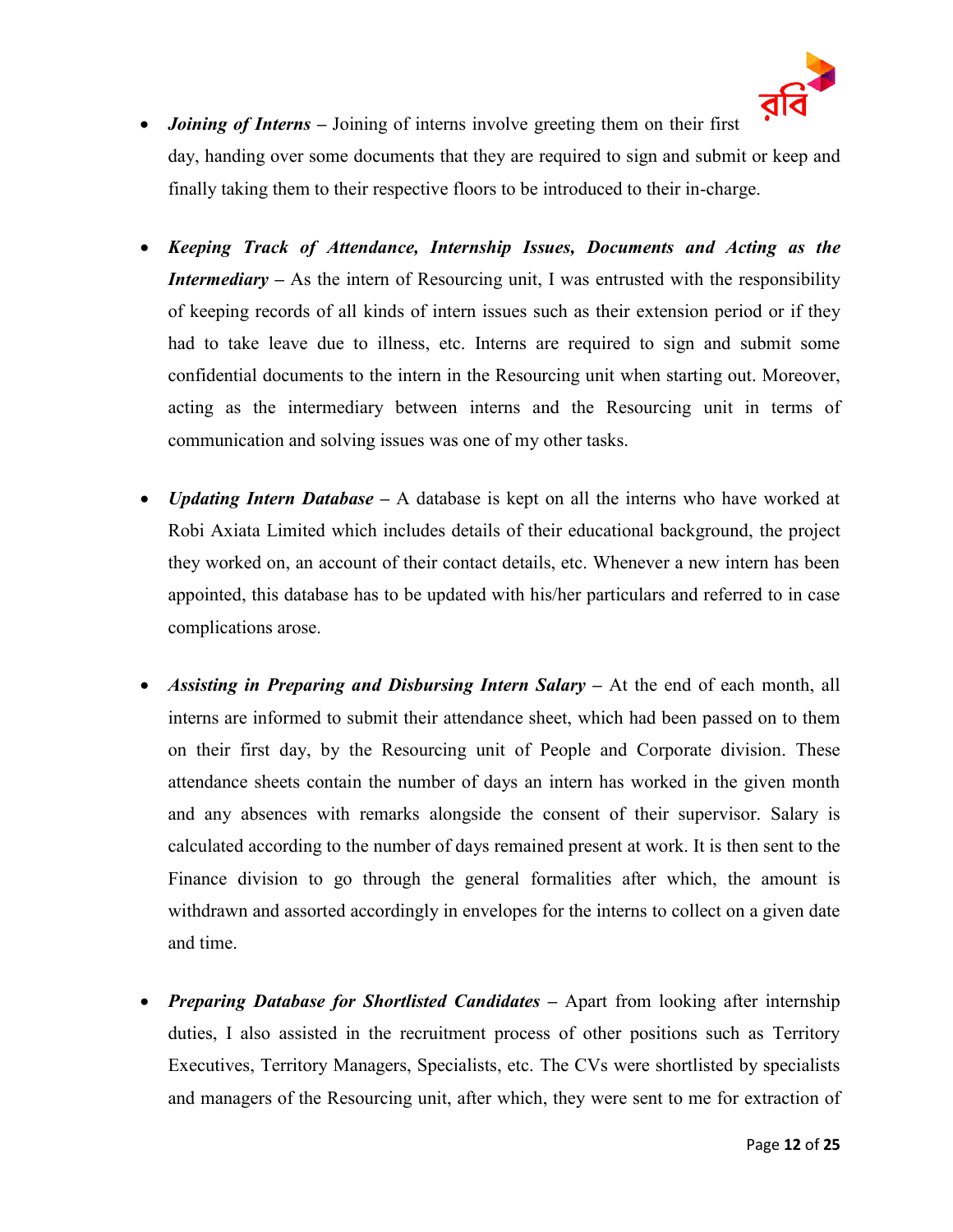

certain details about the candidates from their CVs based on which they were going to be assessed for the next steps into the recruitment process.

- *Informing Candidates* **–** The candidates who make it to the second step of the recruitment process after having their CV shortlisted are required to sit for either a written exam or an online test based on the position they are being recruited for. My task was to congratulate these candidates and inform them of the next step that includes giving them a brief about what is to come next, answer any questions, etc. via text and phone calls.
- *Invigilation and Coordinating Interviews* When written or online tests were being conducted, my task as an intern in the Resourcing unit was to communicate with the specialist in charge for taking the tests if all the candidates have arrived and assist in invigilation. Similarly, when the selected candidates were being interviewed for the final assessment, I had to assist in coordinating the session along with the aforementioned specialist who was in charge of taking the interviews.
- *Personnel Filing* **–** When all procedures of recruitment have been carried out and a candidate has been selected to join the company, he/she needs to provide certain documents such as academic certificates, release letters from previous organizations, a copy of national ID, etc. Moreover, he/she is required to sign certain documents and go through medical examinations that are all recorded in their personnel file and kept as evidence. The process of preparing, revising and labeling this paperwork according to each new-entrant is known as personnel filing and this task had also been partly entrusted upon me.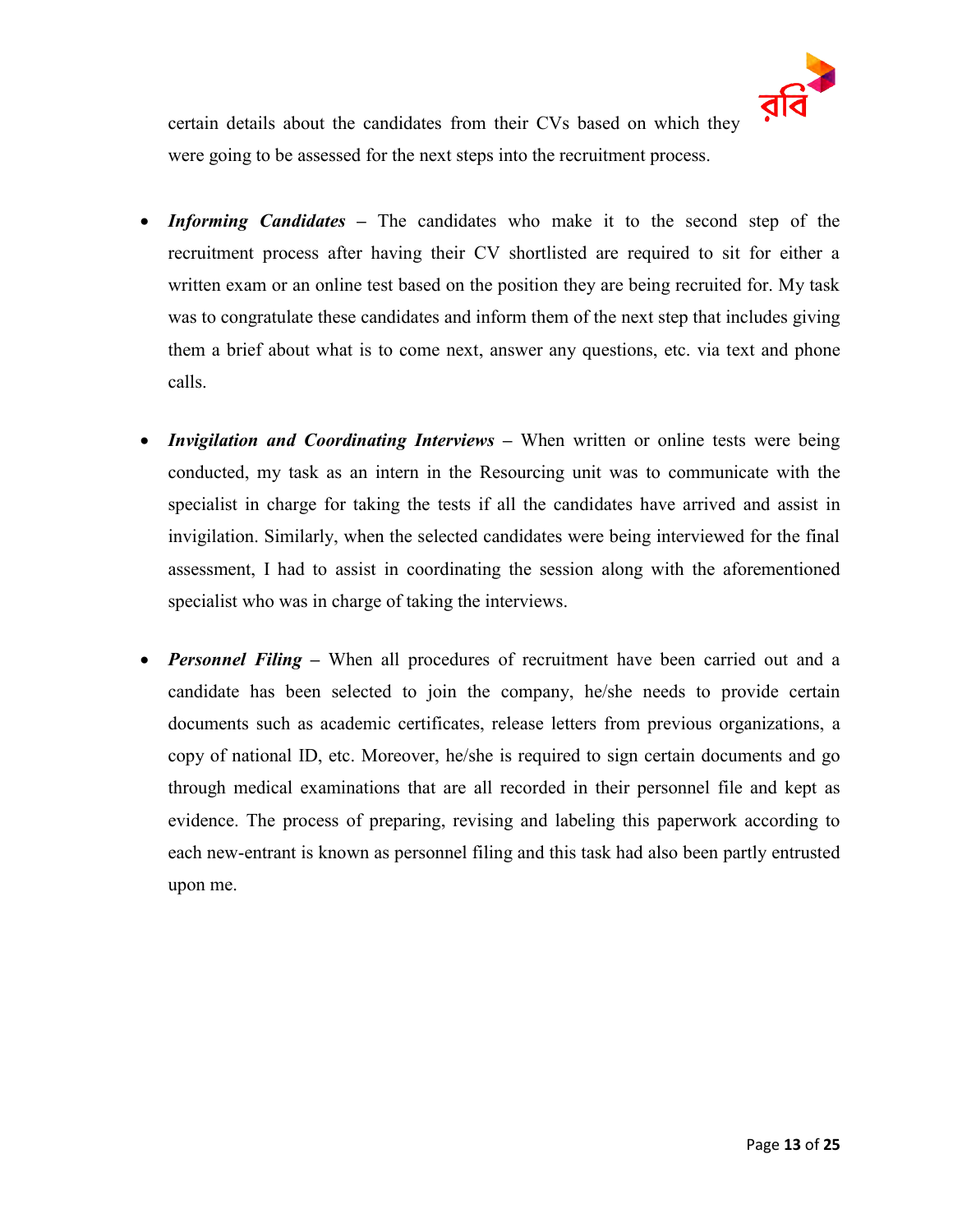

#### <span id="page-17-0"></span>**3.2 Other Responsibilities**

Apart from carrying out the responsibilities that an intern in the Resourcing unit is supposed to assist with, I also had plenty of opportunities to be exposed to various kinds of work from other units of People & Corporate division due to it being an open floor.

- *Updating Feedback Files and Acquiring Training Knowledge* **–** The Talent & Development unit provided me with knowledge on how various training evaluations are assessed based on certain criteria and how to update the feedback from the participants.
- *Formatting Employee ID Card Photo* **–** There are several official procedures that have to be conducted when new joiners start out. For instance, he/she is provided with an employee ID card that has to be issued by the People  $\&$  Corporate division. Although, before the card can be activated and the online database can be updated with the individual"s identity, his/her passport sized photo needs to be scanned and configured to a certain frame and format for the technology division to work on further.
- *Updating New Joiners' Details* **–** Along with formatting the photo of new joiners, I also assisted with updating their details on the database with accuracy, usually twice a month for the HR Business Partner unit.
- *Assisting in Preparing Templates and PowerPoint Presentations* **–** As students, we were taught to use very simple and formal slides during presentations in order to not drag away the attention from the main idea and to keep it smart and sophisticated. Hence, we listened and rarely experimented on how to make it more appealing to the audience. However, here at Robi Axiata Limited, I learned what we should have learned in our student year, that, simple is not always the most competent. I was assigned a few tasks from the Culture & Engagement unit that required the formation of PowerPoint slides and templates with animation and pictures to make it captivating.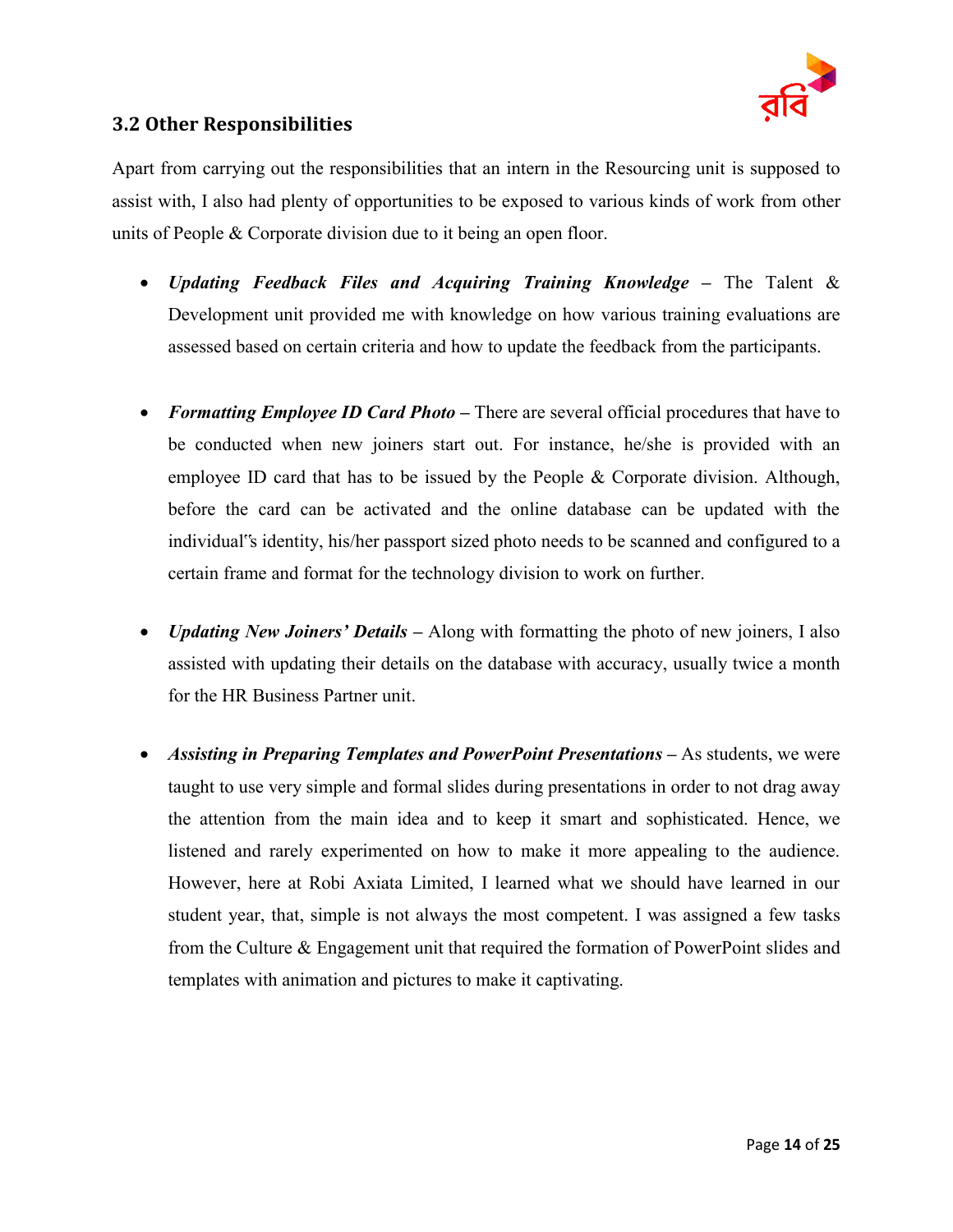

# <span id="page-18-0"></span>**Chapter 4: Findings and Analysis**

### <span id="page-18-1"></span>**4.1 Challenges Faced at Robi Axiata Limited**

Despite being one of the top telecommunication operators in Bangladesh and the second best revenue generator in the telecom industry, there is still room for improvement at Robi Axiata Limited to conduct all the processes with more ease and expertise. After a vigorous analysis and a 3-month stay, some of the crucial points have been brought to light in this section and they are mentioned below:

- <span id="page-18-2"></span>*4.1.1 Inadequate Supervision* - In every organization, big or small, there is some part that plays into the inadequacy of supervision which is part of the daily routine and there are more than a few ways it can delay or hinder the workflow.
	- $\triangleright$  Time: During the recruitment process as mentioned in the previous chapter, Robi gathers all the prospective CVs from LinkedIn, Robi portal, etc. by downloading and reviewing them on the basis of several criteria such as CGPA, work experience, background and many more. After going through the initial review, these CVs are sent to the intern working in the Resourcing department of People & Corporate Division to extract all the necessary information and formulate them all in tables to make the process simpler, also mentioned earlier. However, it should be noted with significance that, the time taken to break down all the details into charts is quite extensive even if the process does not seem complicated and each CV takes 3 minutes on average to be simplified. Near to 150 CVs are considered for particular positions such as the one of Territory Executive. The intern is given under less than 2 days to process all the information on an Excel sheet and inform the shortlisted candidates for a written test on a particular day. It should also be mentioned that while preparing the database of the candidates, there are several other tasks that are constantly being instructed for the intern to complete and most of the time, the candidates call back on the pool phone- that is being used to inform them of their outcome- to confirm the address or the timing of the written test which further delays the workflow due to tending to their queries.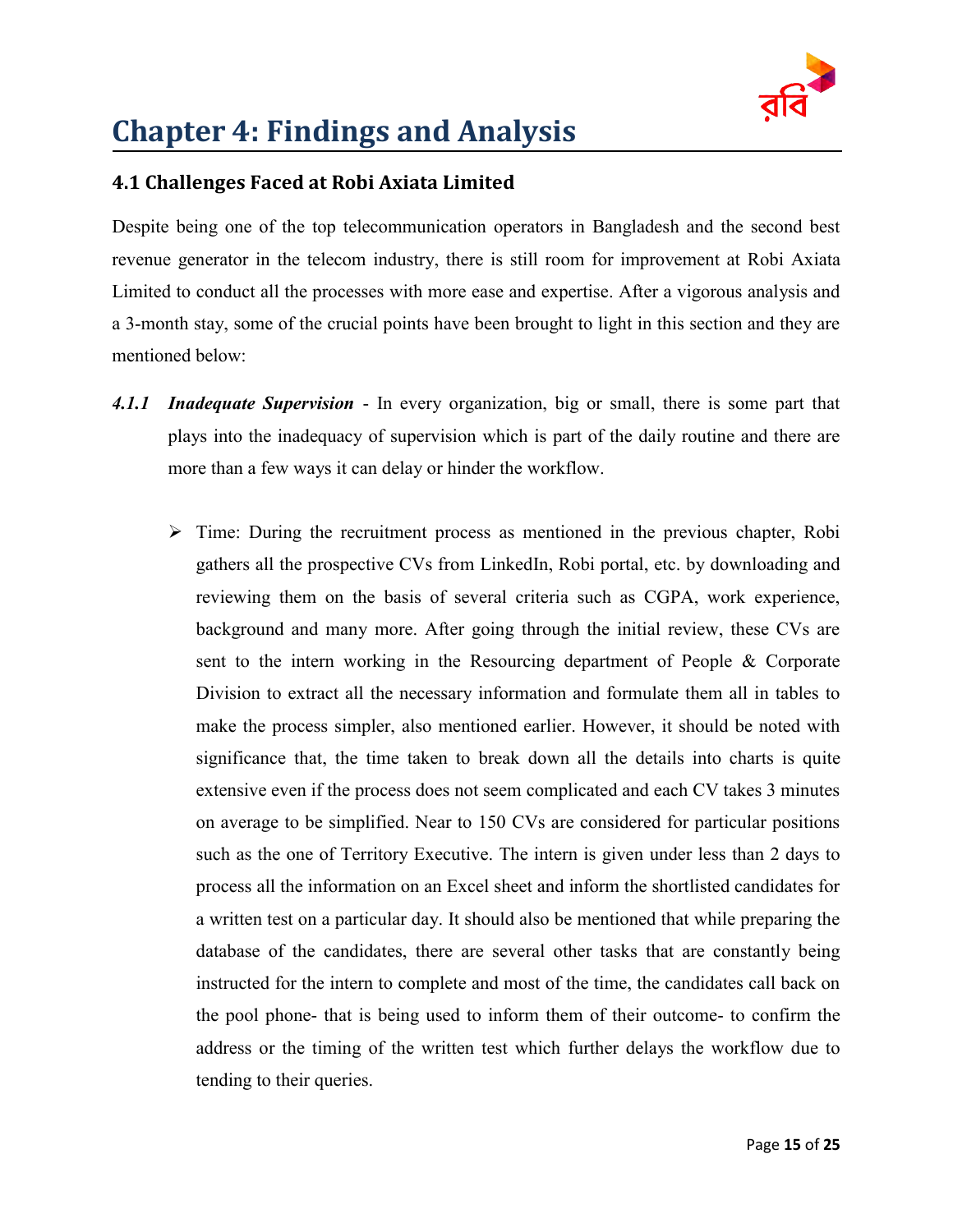

- $\triangleright$  Resource: Resources at office such as the printer, photocopier and other equipment that assist with the daily activities on the entire floor frequently malfunction due to overuse or heat. These tools are extremely fundamental for the kind of work that goes around the office and each minute spent on fixing those, sets back the flow of work, which gradually builds up bit by bit throughout one whole working day. Other resources such as paper and office stationary are either seen to be misused or identified as inadequate.
- $\triangleright$  Effort: An employee of an organization is in charge of numerous responsibilities and the chances of the number getting multiplied every day is high. It is not always possible to keep track unless there is a synchronized way of getting tasks done from all ends, starting with specific instructions till the feedback/review process. Otherwise, the unsystematic nature of work overpowers the effort put in a particular work and it would take twice as much time and effort to get it done. As a result, this plays a significant role towards employee dissatisfaction, hindering the company in the long run.
- <span id="page-19-0"></span>4.1.2 *Less Scope of Learning* - There is no denying that there are many things to learn when you work in a corporate environment. However, after spending four valuable years trying to learn as many theories and concepts and using analytical knowledge for solving case studies and other problems in a classroom setting, one would expect to apply that understanding and add value to an organization. Nowadays, most students are also participating in business competitions and other events where they have the scope to discover aptitudes such as leadership, management skills, etc. in themselves that are highly essential to function well in a working environment and they have been groomed as such from the beginning. Yet, it becomes very de-motivational when they actually start working for an organization only to perceive that their talents and skills are going unnoticed. One would contemplate that due to the confidential clause in an organization for internship opportunities at leading MNCs, students or fresh graduates are not given such work with heavy responsibilities. Although that plays a big role, there is still some scope to get work done with the aid of several software tools and applications, thereby fulfilling the learning needs. It becomes a challenge in the sense that interns get a wrong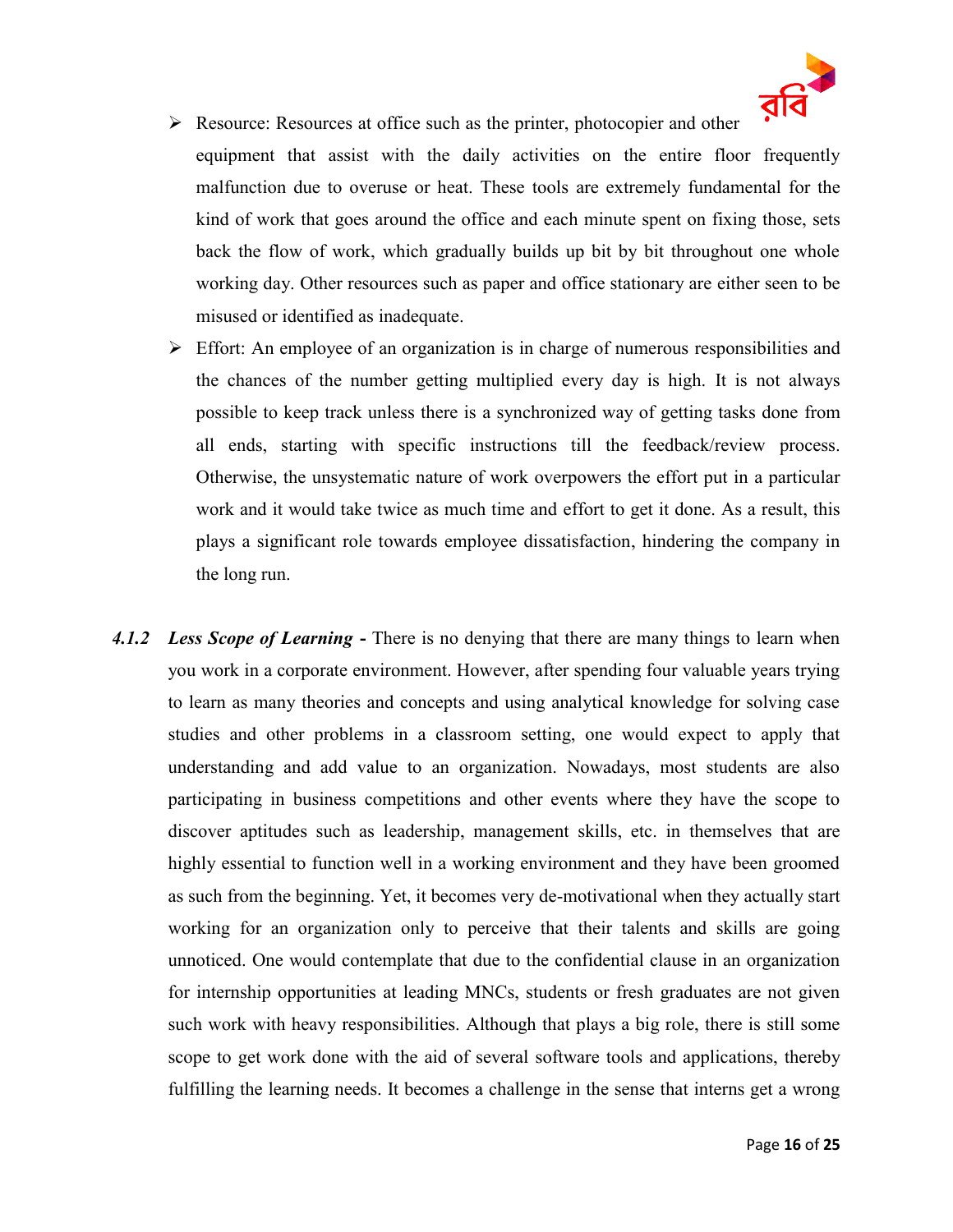

perception about work just before they officially join the workforce. Many

might get disheartened and start pursuing a different career altogether despite having the potential to thrive in a leading organization.

- <span id="page-20-0"></span>*4.1.3 Inadequate Incentives for Interns* - Due to the vast number of internship opportunities available to students in leading organizations at Dhaka of Bangladesh, they have a wide array to select their desired placement from. As calculative human beings, they consider the positive aspects as well as the negative ones in terms of future prospect, department, remuneration and other facilities, etc. Interns at Robi Axiata Limited are only provided with a minimal salary throughout the entirety of their internship period. In comparison, other leading MNCs are providing additional facilities, such as transport and lunch that appeal more to the students since the cost incurred for these approximately amount to what they are paid each month. As a result, they tend to leave the organization if they are provided with better opportunities elsewhere. This hampers the effective flow of work in the respective departments and puts pressure on the recruitment specialist as he/she has to appoint replacements for them.
- <span id="page-20-1"></span>*4.1.4 Lack of Guidelines* - Even though internship periods last around 3 months, students are considered to be similar to temporary employees of a company. Newly joined full-time employees are welcomed into the organization through proper introduction, in terms of culture, policies, trainings, etc., collectively known as an orientation program that generally takes 2/3 days to get acquainted with the ways and means of accomplishing their work. Interns, however, are not given any such briefing about the department or the sort of tasks they have to perform during the period. If they are expected to perform well, without leaving any room for errors, then they have to be prepped well at the beginning, for instance, what kind of work they will be doing and why it is needed, how it helps the organization, etc. in order to get a full understanding.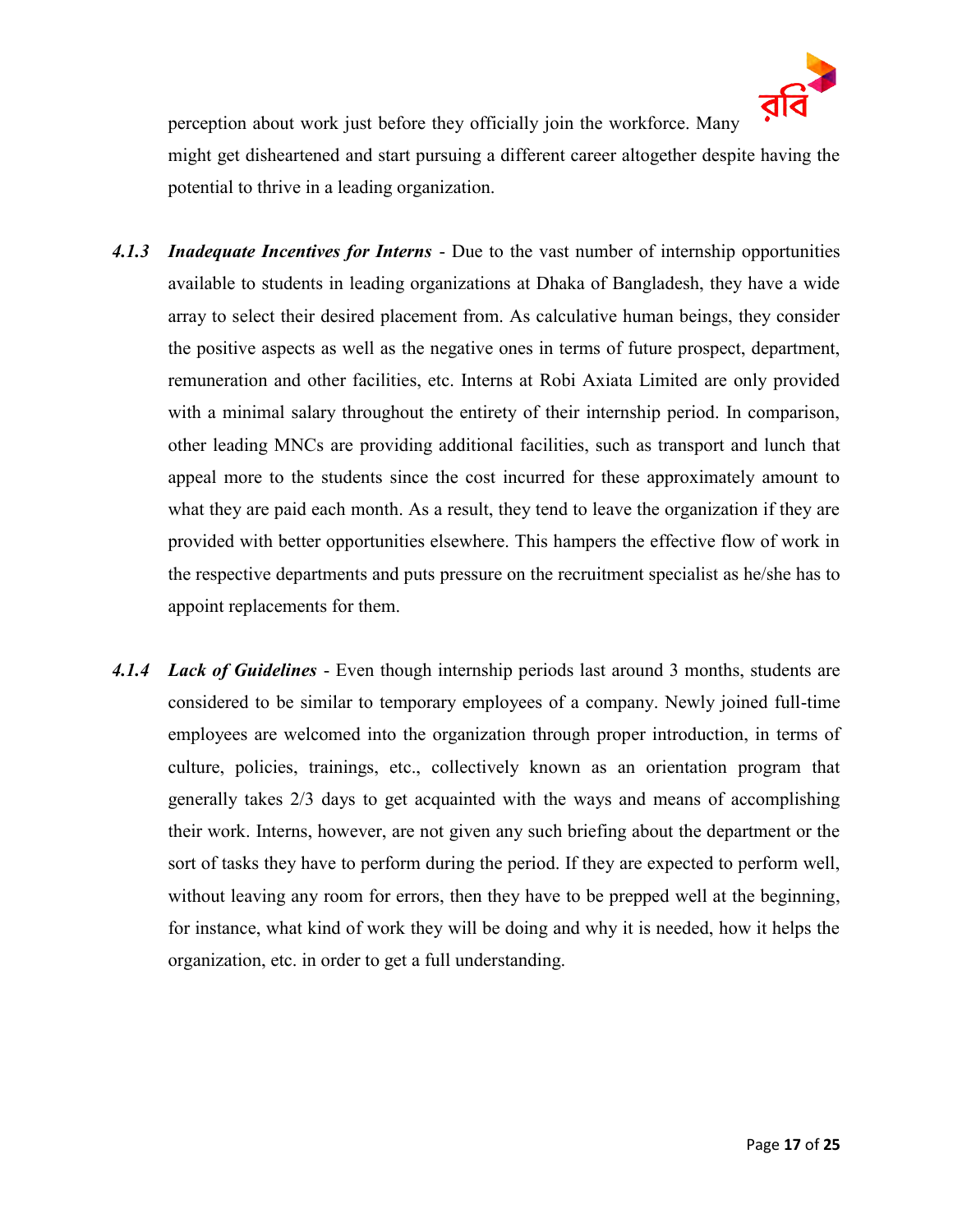

#### <span id="page-21-0"></span>**4.2 Positive Aspects at Robi Axiata Limited**

It must not go without mention that some aspects about Robi Axiata Limited have impressed me beyond my expectations and have added a definitive value to my life.

- <span id="page-21-1"></span>*4.2.1 Personal Accomplishment* **–** Communication was never my forte and I used to shy away from confrontations and having to make contact with others. However, People & Corporate division mostly works with communication and being part of it only meant that I, too, had to play the part of a confident individual with good communication skills. Communication does not only involve conveying and receiving the right message. It is associated with other traits such as the tone of the voice, body language, etc. Within the three months of my internship period, I have learned to communicate well with various individuals on the phone as well as in person and by taking on that responsibility, I truly believe that Robi Axiata Limited has greatly facilitated me by making me come out of my comfort zone and contributed a lot when it comes to personal accomplishments.
- <span id="page-21-2"></span>*4.2.2 Learning the Ways of a Corporate Environment* **-** Even though interns are still not considered graduates, they mature a great deal within the three months they get to work with an organization. They learn how to work with different kinds of people from various backgrounds and to adjust to the working environment. Moreover, they learn how to cope with difficult situations and work with flexibility, how to turn an impossible situation into a do-able one, how to get tasks done with ease, etc. Apart from all these, interns also get the opportunity to learn about the corporate culture that involves knowing how to present themselves in a manner that is acceptable to all. These tiny but very significant aspects of the working environment shape up the natural course of one"s wisdom. Robi Axiata Limited is a place where every individual is respected and welcomed with an open mind. The working environment is absolutely brilliant, especially in the People & Corporate division, comprising of friendly, enthusiastic individuals.
- <span id="page-21-3"></span>*4.2.3 Truth, Honesty and Fairness* **–** One other aspect of Robi Axiata Limited that I truly admire is its integrity and trust in its people. These people in turn, honor the said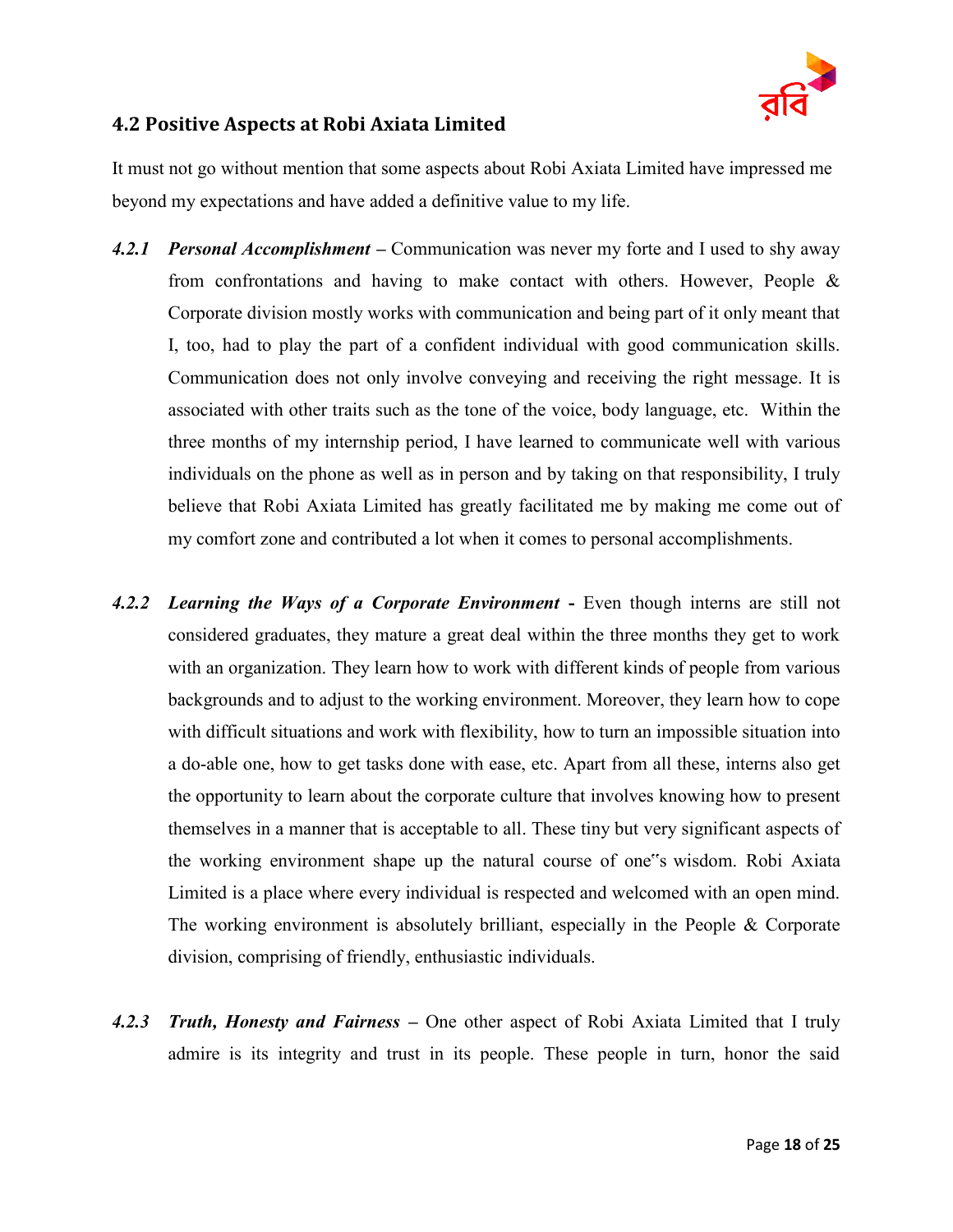

practices by having faith in each other, thus, generating one of the most powerful weapons an organization could possess in order to thrive on the global platform.

<span id="page-22-0"></span>*4.2.4 Engagement* **–** People are at the core of an organization; without them, it only remains a hollow shell. Organizations need to be committed towards its employees by engaging them in events and programs other than work, on a regular basis. Very few companies tend to follow through and the ones that do implement such practices turn out to have a high employee satisfaction level. Thereby, boosting the morale and keeping employees happy should be one of its values as its employees will be motivated to assist in the generation of more revenue and goodwill. Robi Axiata Limited recognizes this logic and gives back to its employees in turn. Moreover, the employees turn to one another for counsel even if they are not directly involved, regarding various work issues, instilling a sense of high appreciation and respect for each other. Despite only being an intern, I was bestowed with such kindness by all individuals in the People & Corporate division that it changed my notion regarding the corporate world. They regarded my input and made me feel important enough to be taken seriously.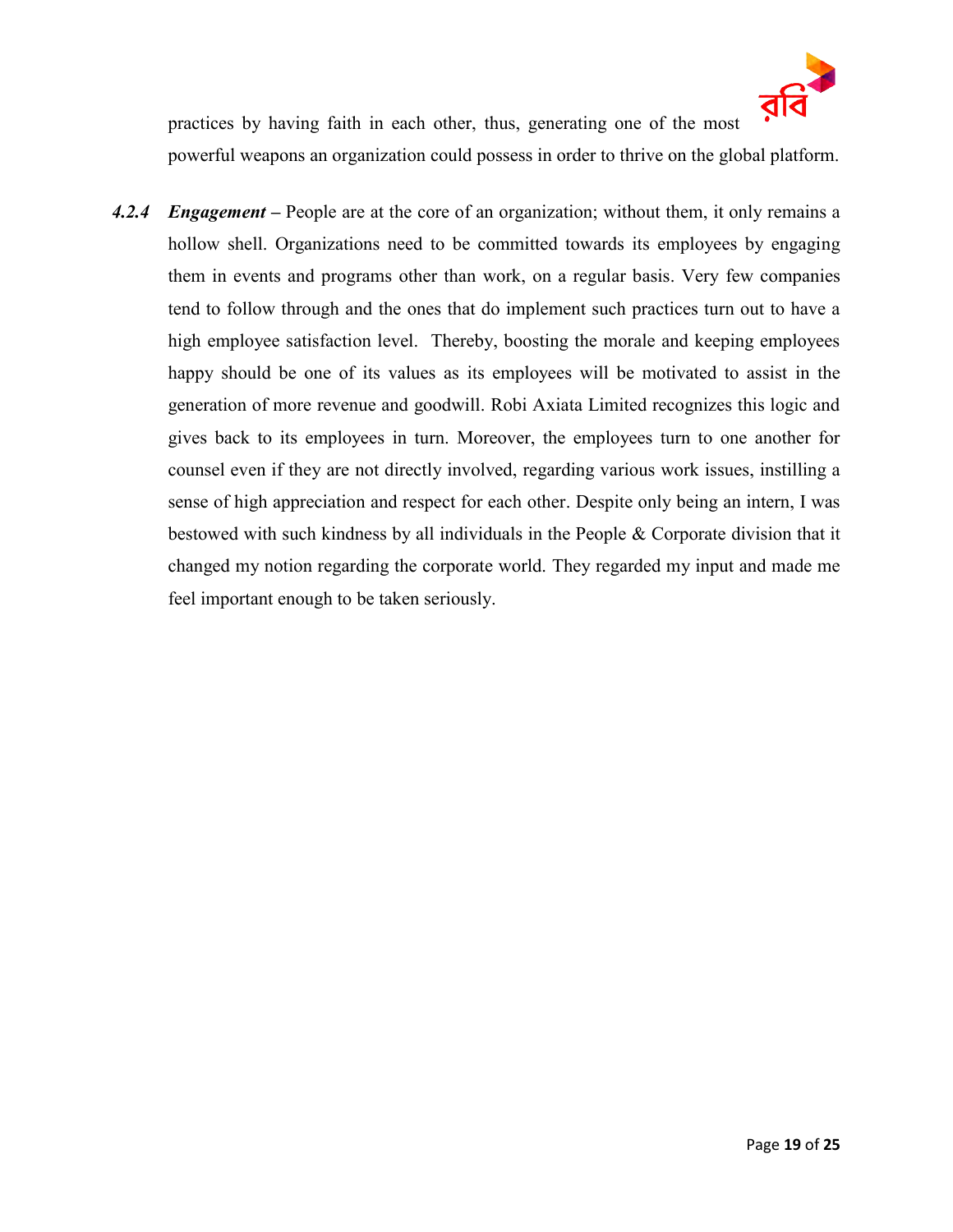

# <span id="page-23-0"></span>**Chapter 5: Recommendations**

Companies should be flexible in terms of making changes to further better themselves in the business environment and it is definitely encouraging to say the least that Robi Axiata Limited is always open to change and ready to receive any feedback with optimism.

• **Supervision** - The challenges faced in terms of inadequate supervision focuses on three aspects as mentioned earlier- Time, Resource and Effort. It is safe to say that working at a large organization like Robi Axiata Limited is, in fact, very stressful to the ones who are only just stepping into the corporate world and there are both positive and negative sides of getting the work done under pressure. In the earliest works done by Lewin (1935) and Murray (1938) on the Person-Environment Fit only proves that the various stimuli received at workplace may not match with what an individual may prefer. This reduces his/her sense of psychosocial well-being as there is an imbalance between these two parameters, causing high strain and a misfit. The diagram below shows this relationship between "Received" strain and "Preferred" strain:



#### *Fig. Levels of psychological strain predicted by P–E fit theory*

If the individual is not accustomed to such an environment, there are plenty of chances open for him/her to making a mistake. They should be given an appropriate deadline whereby they could get their tasks done without causing any blunder. As for the subject of resource, office utilities and equipment should be maintained well and checked regularly. According to the Fourteen Points for Management by W. Edwards Deming, it is stated that in order to institute leadership, "the aim of supervision should be to help people and machines and gadgets to do a better job". Units should sit together to avoid the energy and time spent on walking from one desk to another when they could be using it for something more productive and innovative instead. This creates a smooth workflow without causing any communication gap between the colleagues. The interns do not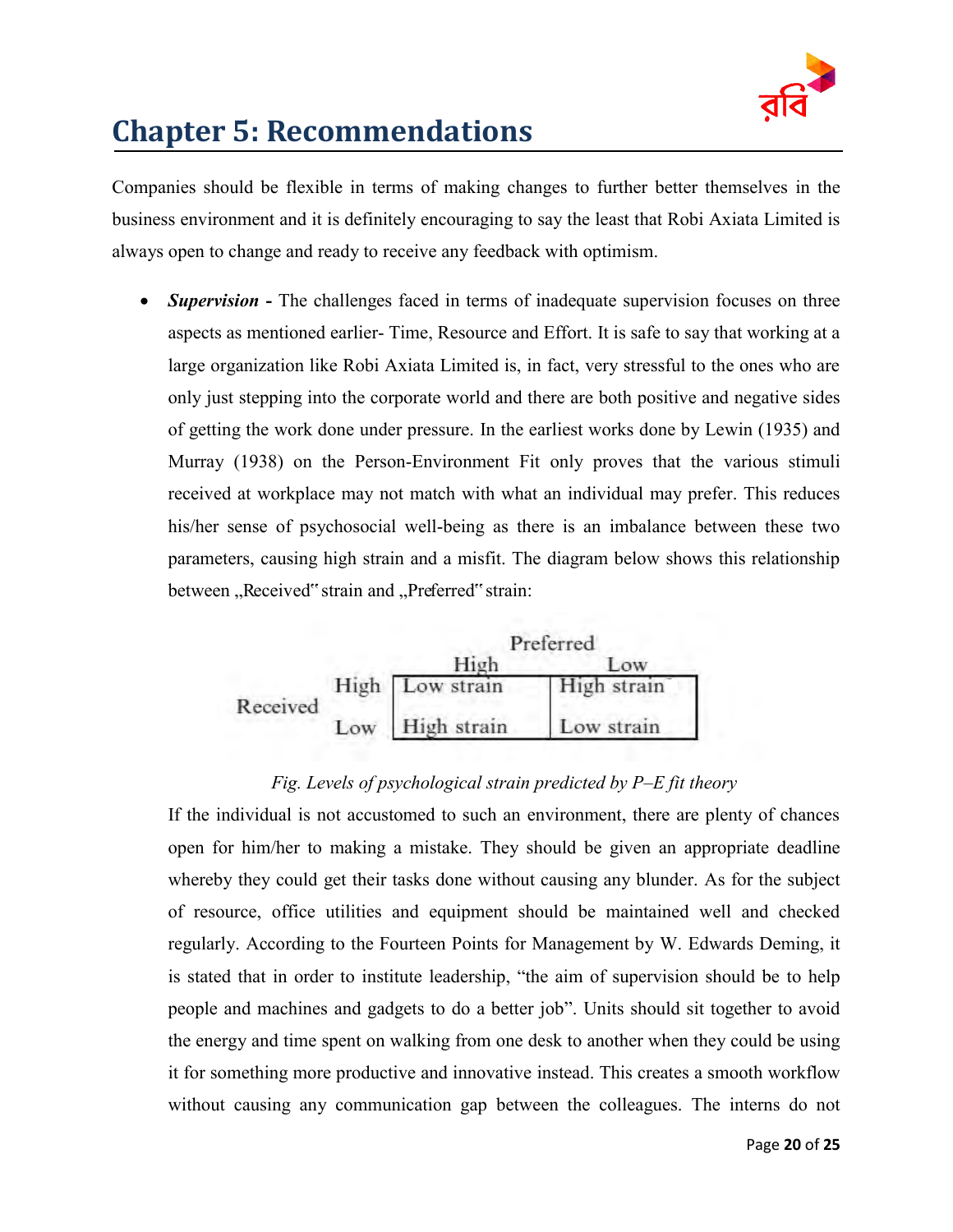

necessarily work under one supervisor throughout their internship period;

they have to assist in all kinds of work whether it is directly related to their line of work or not. Most times, they are given more than one task at the same time and are instructed to complete them as soon as possible. Their superiors need to communicate with each other and come up with a solution on how to share the interns effectively. In addition to that, Resourcing unit mainly deals with recruitment of interns, territory executives, territory managers, specialists, managers, general managers, etc., however, each unit or department in the People & Corporate division work together not unlike a relay race to ensure an efficient sequence from shortlisting of CVs, written exams, interviews to training them after on-boarding, providing them with ID cards, SIM cards, opening a bank account, processing their salary, recording all their documents, etc. For an intern to understand how this whole process works, it would have added a great deal of learning if they had been prepped from before, hence, relating with their tasks while they assist would ensure a lean designing of the recruitment process.

*Learning* - Interns are always eager to learn and apply whatever knowledge they have gained throughout the years. Organizations should take advantage of this great opportunity and exploit the students equally, creating a win-win situation for both the sides. These young final year students are full of bright, feasible ideas that could help organizations to expand/thrive further and achieve their goals sooner. If one of their target markets comprise of youth-based communities, these interns could be a valuable addition to their respective teams as they could become the key to gaining insights on how the young minds function. It should also be stated that these interns could be trusted with more number of responsibilities and tasks, instilling the impression that there are scopes to grow in large organizations and that they do motivate interns in ways more than one. If they are not given the opportunity to flaunt their talents, organizations will never know how these interns or graduates could become significant in terms of serving them. A good educational background is inadequate if an individual is not able to utilize it to feel competent, self-confidence, etc. Maslow"s hierarchy of needs provides insights into this concept on identifying the need for self-esteem and self-respect. In his theory, he goes on to point out that there are two version of esteem needs - the lower version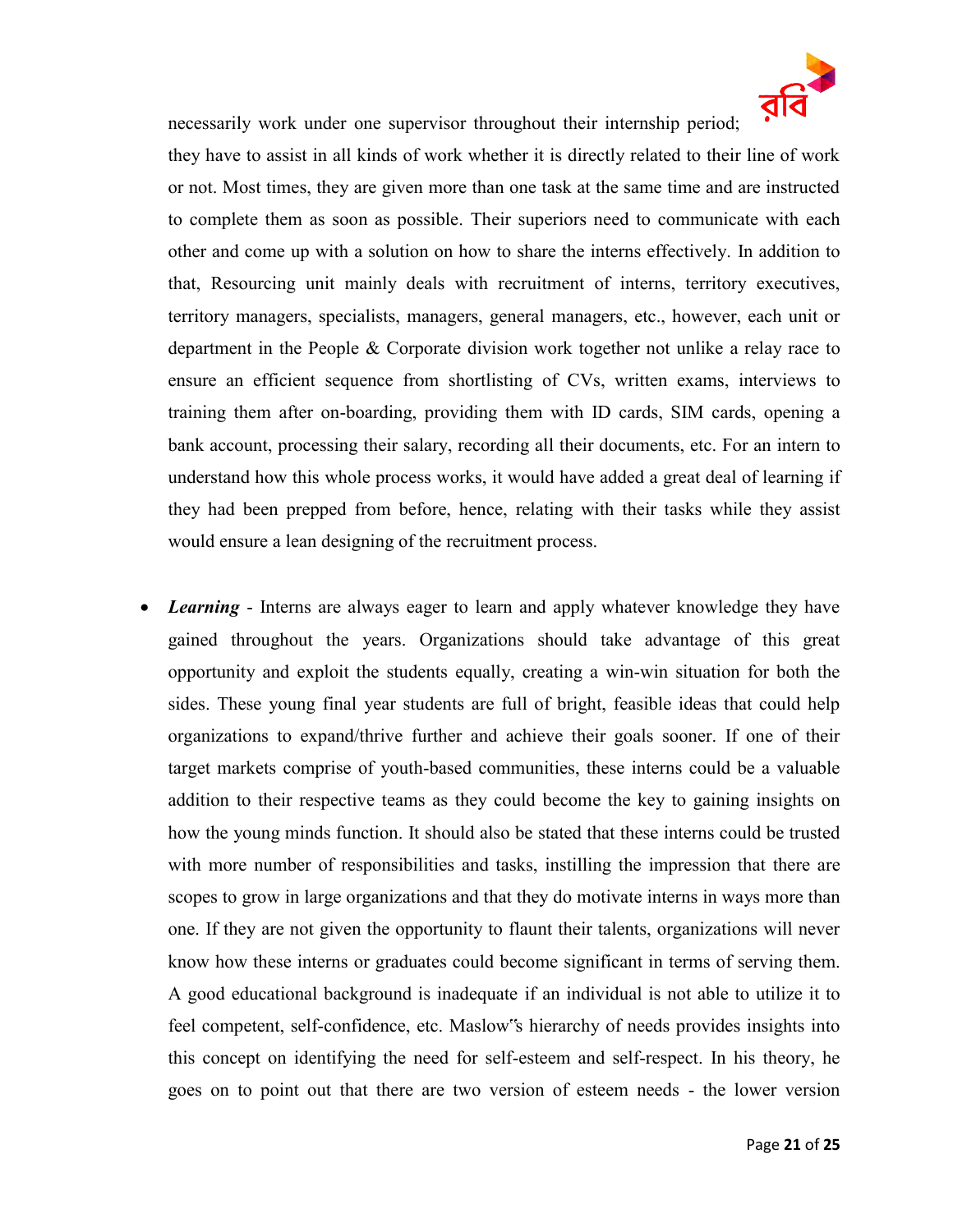

includes the need for status and glory whereas, the higher version states the need for strength, competence, mastery, self-confidence, etc. This higher version of esteem needs can be related to what an intern or any employee may want to achieve in order to prove themselves. Establishing proper internship programs with opportunities to acquire knowledge on various aspects of how an organization functions as a whole and encouraging the interns to take part in discussions as well as coming up with suggestions and constructive criticisms to improve and shorten a particular work process is the key to value addition at all ends.

- *More Incentives* **-** It is true that students are given the privilege of working in a company to learn, however, if they are not given proper opportunities to learn, then they whole idea falls apart. In such cases where opportunities are few in number or there are restrictions, interns should be given more privileges than just a salary. John Stacey Adam"s Equity Theory (1963) suggests that an individual feels satisfied and motivated if he/she feels that the rewards received are fair or just compared to what others receive in similar positions either inside or outside the company. These rewards are mostly "hard" factors such as salary, employee benefits, etc. but extend to intangible factors including praise, sense of achievement, etc. as well. Companies should become creative and come up with means of motivating interns by providing them with free lunch or transport or a monthly mobile allowance, etc. As a result, interns will not be influenced by other offers and the company gets to spend less time and expense on recruiting interns.
- *Providing Guidelines* Direction is always necessary in order to perform well and within deadlines. A proper system needs to be implemented that can help the interns to get a complete idea about why the organization exists, what it is trying to achieve by what means and how they would be assisting their supervisors to help achieve that. It should keep records of the kind of work done by previous interns and use them as demonstrations for the newly joined ones when they start their internship. It is very unfortunate that interns are given the least priority when they should be groomed further for the next step in their lives. That is to say, it is not the fault of the organization, rather the whole system that exists in Bangladesh because these interns are acting as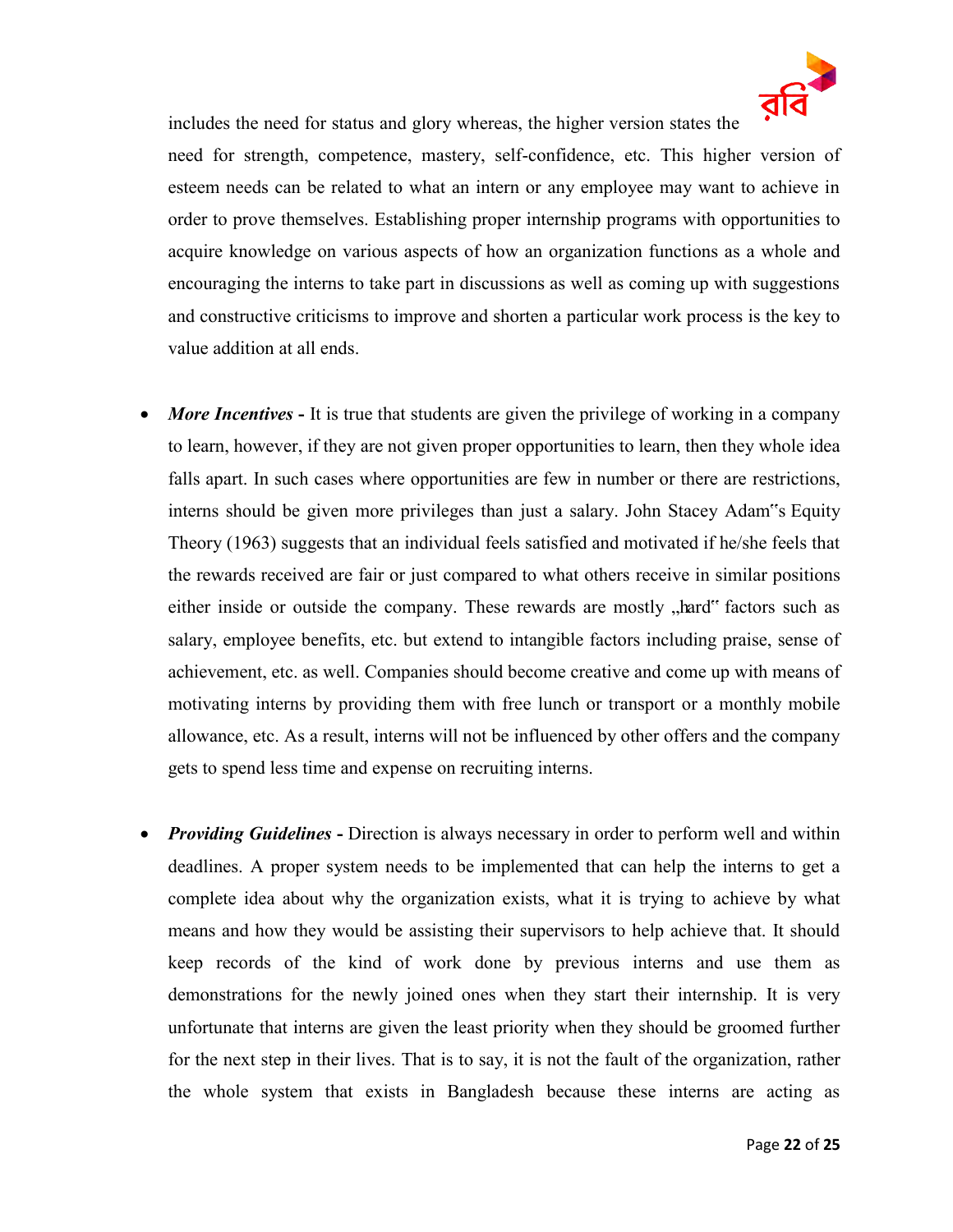

representatives of that organization and spreading good or bad messages through WoM (Word of Mouth), depending on the kind of experiences they acquire during their internship period. Organizations, large or small, are always trying to attract prospective graduates from reputed universities all over the country; hence, they should also consider the possibility of losing these potentials to competitors if their goodwill gets tainted.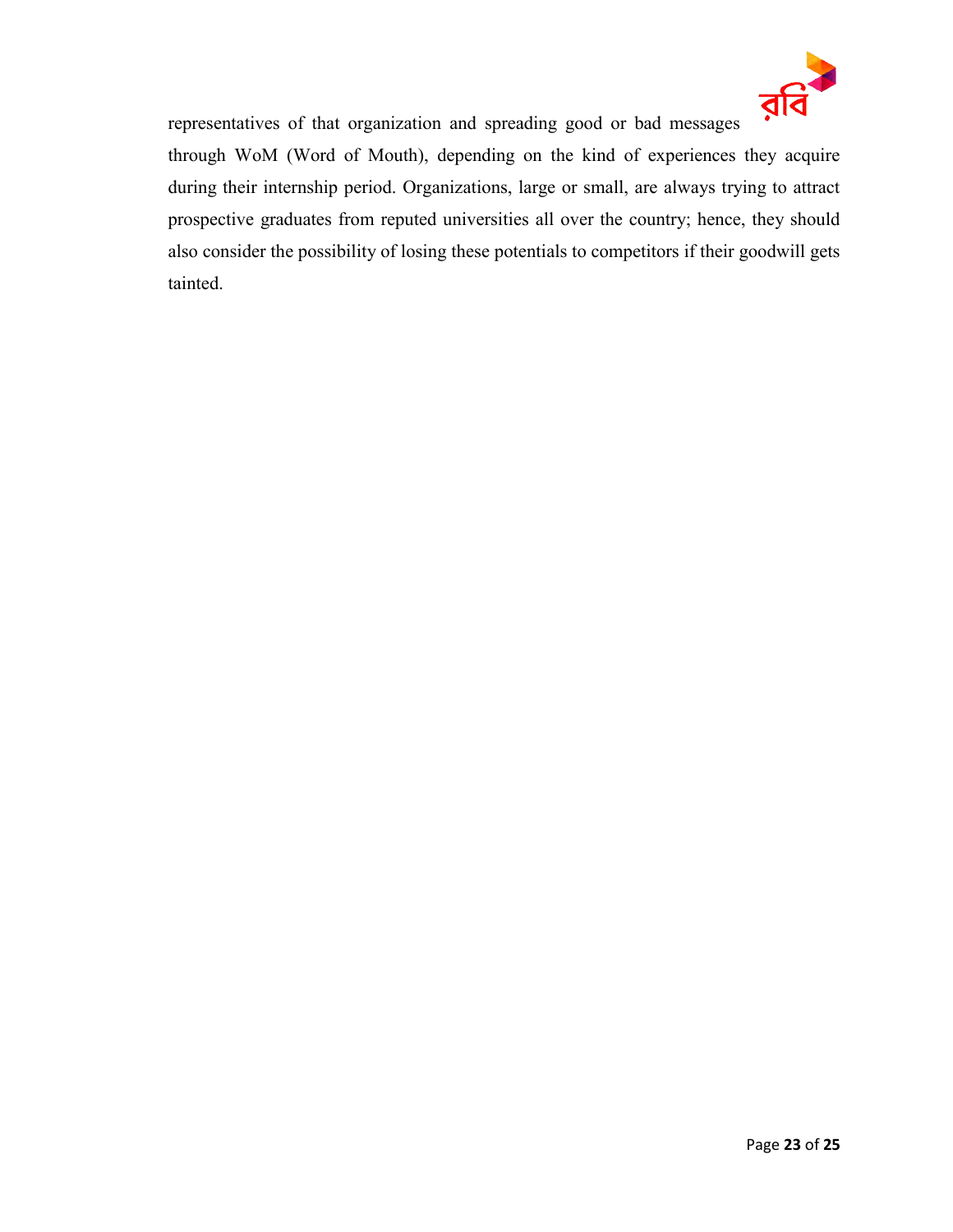

# <span id="page-27-0"></span>**Chapter 6: Conclusion**

Robi Axiata Limited remains one of the top telecom companies in Bangladesh that is still growing at a faster rate than any of its competitor companies by continuing to provide innovative products and services and also by winning the hearts of millions of customers across the country. However, a company cannot thrive without its people. The employees, who make these said customers happy, work themselves to the bone in order to make it happen because they have complete faith in the organization as well and the biggest acknowledgement lies in the  $22<sup>nd</sup>$ World HRD Congress, 2014's  $.5<sup>th</sup>$  Best Employer of the Year" award. This implies that Robi Axiata Limited must be doing something right.

By breaking it down further, one is able to identify some key segments that play a bigger role for Robi"s success towards greatness and the Resourcing unit can be dubbed as such. Recruiting and selecting the right candidate for the right job at the right time is significantly important as this certifies a better future for the company. Hence, a recruitment process that ensures the most effective and efficient way of conducting the procedures is the key. To conclude, it is imperative that the company as a whole recognizes the scope for further improvement and continues to keep on perfecting its ways and means of growing and sustaining in this dynamic business environment.